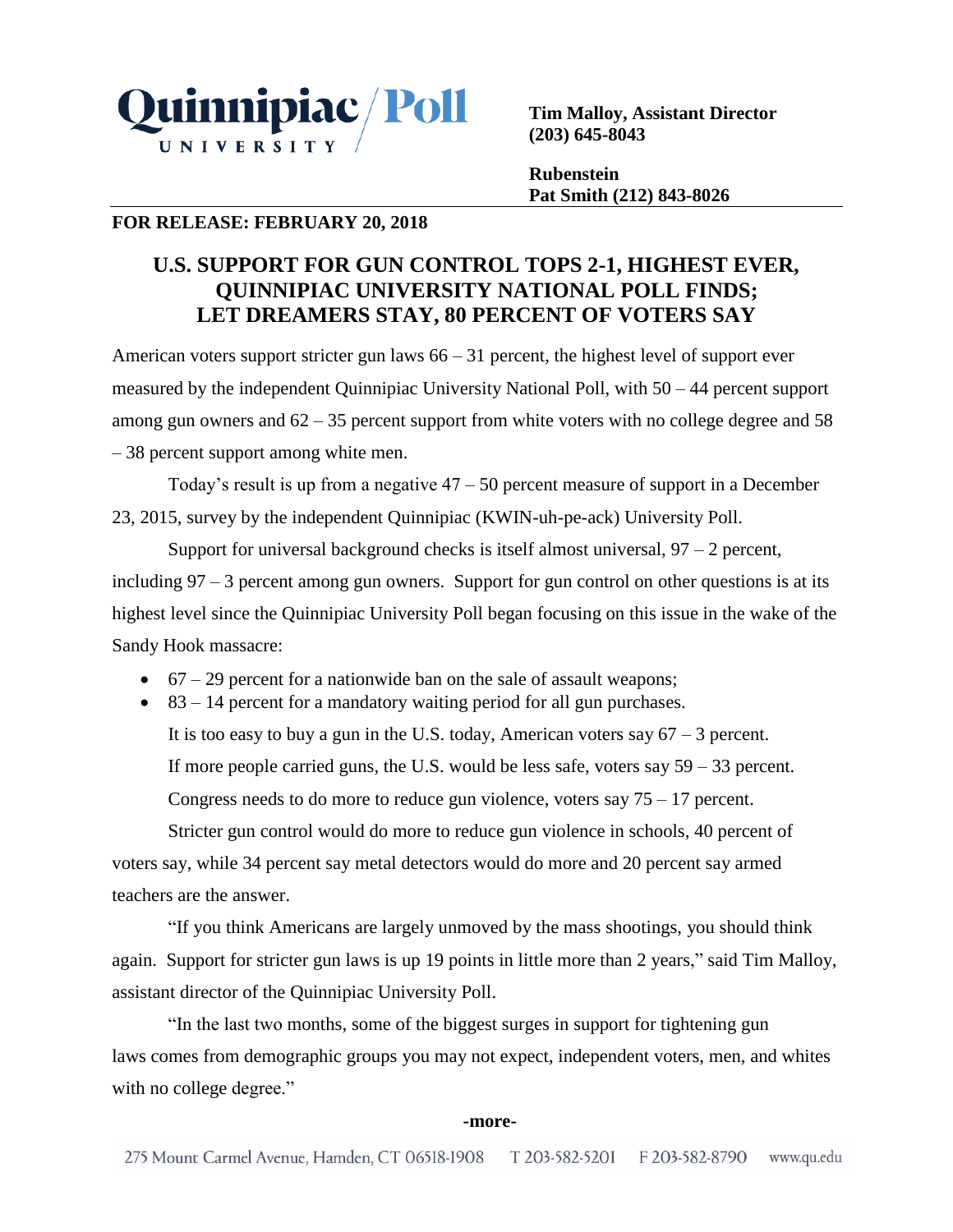## **Quinnipiac University Poll/February 20, 2018 – page 2**

Mass killings by U.S. citizens is a bigger problem than mass killings by people from other countries, American voters say 70 – 20 percent.

#### **Military Parade**

American voters disapprove 61 – 26 percent of President Donald Trump's plan for a military parade. Every listed party, gender, education, age and racial group disapproves except Republicans, who approve 58 – 24 percent.

And voters say  $75 - 18$  percent, including  $52 - 37$  percent among Republicans, that the estimated \$10 million to \$30 million to pay for the parade is not a good use of government funds.

#### **Dreamers**

American voters support 80 – 16 percent allowing undocumented children brought to the U.S. as children, so-called "Dreamers," to remain and eventually apply for citizenship. Every listed group supports Dreamers by wide margins.

Voters think  $63 - 27$  percent that Trump wants Dreamers to be deported. Only Republicans think Trump wants Dreamers to remain. And voters think  $55 - 32$  percent that Republicans in Congress want Dreamers deported. Again, only Republicans think their leaders want Dreamers to remain.

Voters think 85 – 8 percent that Democrats in Congress want Dreamers to stay.

# **2018 Congressional Elections**

American voters say  $53 - 38$  percent, including  $47 - 36$  percent among independent voters, they want the Democratic Party to win control of the U.S. House of Representatives this year. Voters say  $54 - 39$  percent, including  $51 - 38$  percent among independent voters, they want the Democrats to win control of the U.S. Senate this year.

The Democrats can do a better job handling immigration, voters say 52 – 38 percent. Democrats can do a better job handling gun violence, voters say 52 – 31 percent.

From February 16 – 19, Quinnipiac University surveyed 1,249 voters nationwide with a margin of error of  $+/- 3.4$  percentage points, including the design effect. Live interviewers call landlines and cell phones.

The Quinnipiac University Poll, directed by Douglas Schwartz, Ph.D., conducts nationwide public opinion surveys, and statewide polls in Pennsylvania, New York, New Jersey, Connecticut, Florida, Ohio, Virginia, Iowa and Colorado as a public service and for research. **Visit [poll.qu.edu](https://poll.qu.edu/) or [www.facebook.com/quinnipiacpoll](http://www.facebook.com/quinnipiacpoll)  Call (203) 582-5201, or follow us on [Twitter](http://twitter.com/QuinnipiacPoll) @QuinnipiacPoll.**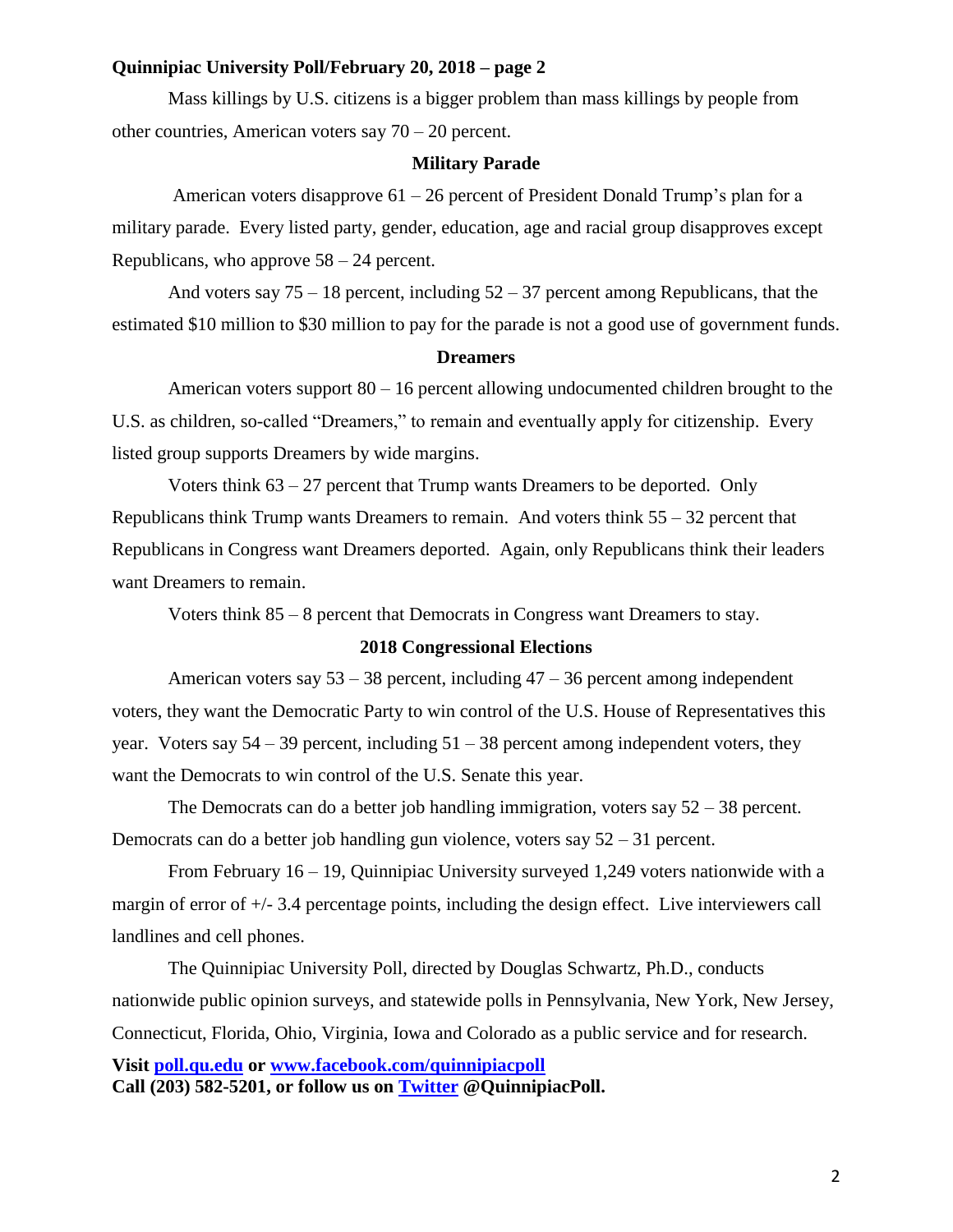10. If the election were today, would you want to see the Republican Party or the Democratic Party win control of the United States House of Representatives?

|                                               |                 |                            |                           |                 |                 |                   | WHITE<br>COLLEGE DEG |                 |                 |
|-----------------------------------------------|-----------------|----------------------------|---------------------------|-----------------|-----------------|-------------------|----------------------|-----------------|-----------------|
|                                               | Tot             | Rep                        | Dem                       | Ind             | Men             | Wom               | Yes                  | No              |                 |
| Republican Party<br>Democratic Party<br>DK/NA | 38%<br>53<br>9  | 93%<br>5<br>$\overline{2}$ | 2 <sup>°</sup><br>95<br>3 | 36%<br>47<br>16 | 45%<br>45<br>10 | $31\%$<br>61<br>8 | 42%<br>52<br>6       | 46%<br>42<br>12 |                 |
|                                               | $18 - 34$       | AGE IN YRS<br>$35 - 49$    | $50 - 64$                 | 65+             | WHITE<br>Men    | Wom               | Wht                  | Blk             | Hsp             |
| Republican Party<br>Democratic Party<br>DK/NA | 28%<br>63<br>10 | 37%<br>52<br>11            | 38%<br>53<br>9            | 44%<br>50<br>6  | 52%<br>38<br>11 | 37%<br>55<br>8    | 44%<br>47<br>9       | 7%<br>86<br>6   | 29%<br>57<br>14 |

TREND: If the election were today, would you want to see the Republican Party or the Democratic Party win control of the United States House of Representatives?

|  |              | Rep                                         | Dem |       |
|--|--------------|---------------------------------------------|-----|-------|
|  |              | Party Party                                 |     | DK/NA |
|  |              |                                             |     |       |
|  | Feb 20, 2018 | 38                                          | 53  | 9     |
|  | Feb 07, 2018 | 40                                          | 49  | 11    |
|  | Jan 24, 2018 | 38                                          | 51  | 11    |
|  | Jan 18, 2018 | 39                                          | 50  | 10    |
|  | Jan 11, 2018 | 35                                          | 52  | 13    |
|  | Dec 19, 2017 | 37                                          | 52  | 12    |
|  | Dec 13, 2017 | 37                                          | 49  | 13    |
|  | Dec 05, 2017 | 36                                          | 50  | 13    |
|  | Nov 14, 2017 | 38                                          | 51  | 11    |
|  | Oct 11, 2017 | 41                                          | 49  | 10    |
|  |              | See additional trend information on website |     |       |

11. If the election were today, would you want to see the Republican Party or the Democratic Party win control of the United States Senate?

|                  |           |           |                |       |       |     |     | WHITE<br>COLLEGE DEG |     |
|------------------|-----------|-----------|----------------|-------|-------|-----|-----|----------------------|-----|
|                  | Tot       | Rep       | Dem            | Ind   | Men   | Wom | Yes | No                   |     |
| Republican Party | 39%       | 96%       | 2 <sup>°</sup> | 38%   | 45%   | 32% | 41% | 49%                  |     |
| Democratic Party | 54        | 4         | 95             | 51    | 46    | 61  | 53  | 41                   |     |
| DK/NA            | 7         |           | 3              | 11    | 9     | 6   | 6   | 10                   |     |
|                  |           |           | AGE IN YRS     |       | WHITE |     |     |                      |     |
|                  | $18 - 34$ | $35 - 49$ | $50 - 64$      | $65+$ | Men   | Wom | Wht | Blk                  | Hsp |
| Republican Party | 28%       | 39%       | 39%            | 45%   | 53%   | 38% | 45% | $7\%$                | 31% |
| Democratic Party | 67        | 52        | 52             | 50    | 38    | 55  | 47  | 88                   | 62  |
| DK/NA            | 5         | 10        | 9              | 5     | 9     | 6   | 8   | 5                    | 7   |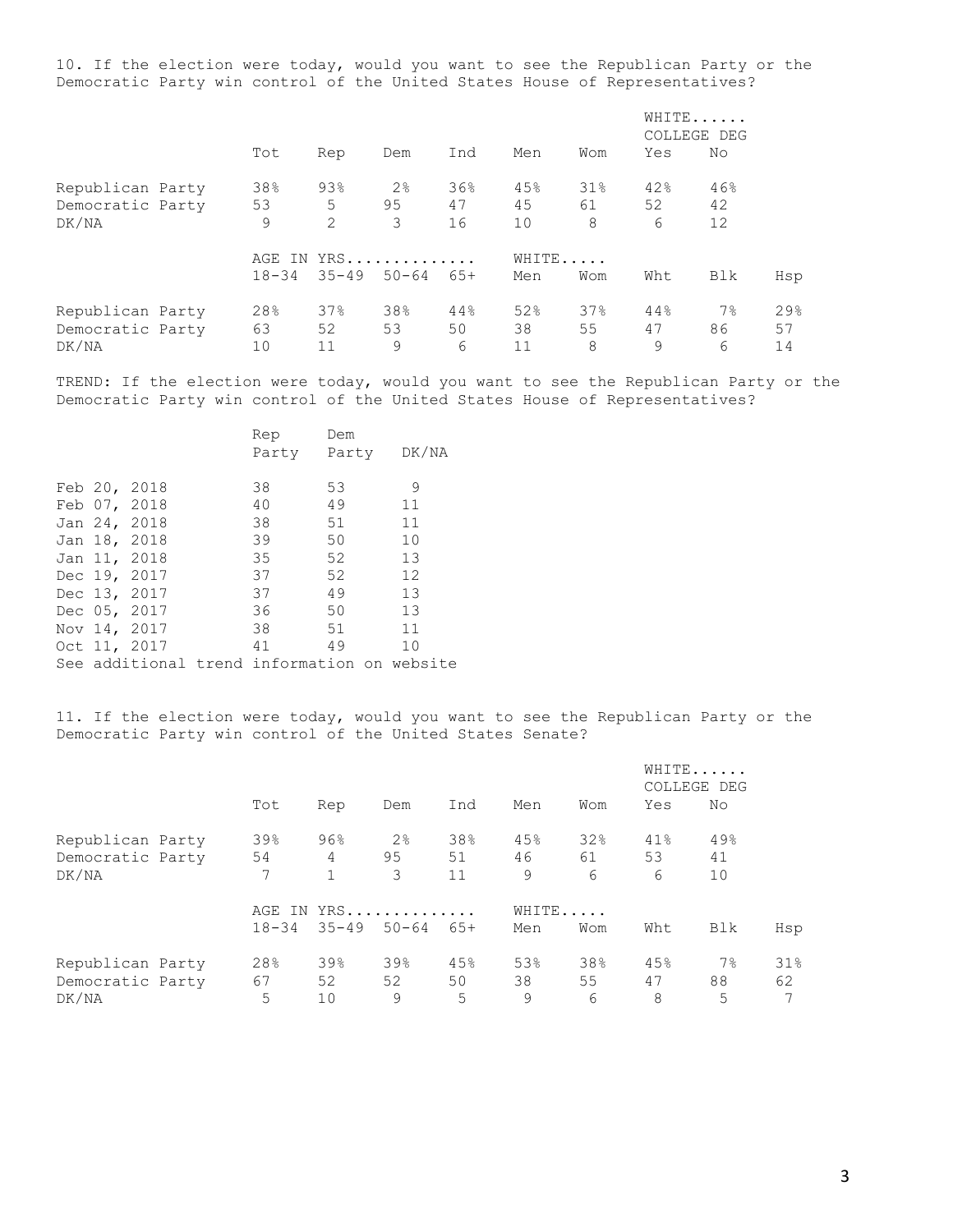TREND: If the election were today, would you want to see the Republican Party or the Democratic Party win control of the United States Senate?

|  |                                             | Rep         | Dem |       |  |
|--|---------------------------------------------|-------------|-----|-------|--|
|  |                                             | Party Party |     | DK/NA |  |
|  |                                             |             |     |       |  |
|  | Feb 20, 2018                                | 39          | 54  | 7     |  |
|  | Feb 07, 2018                                | 42          | 49  | 9     |  |
|  | Jan 24, 2018                                | 39          | 53  | 8     |  |
|  | Jan 18, 2018                                | 40          | 52  | 8     |  |
|  | Jan 11, 2018                                | 36          | 53  | 11    |  |
|  | Dec 19, 2017                                | 37          | 53  | 10    |  |
|  | Dec 13, 2017                                | 39          | 51  | 10    |  |
|  | Dec 05, 2017                                | 37          | 51  | 12    |  |
|  | Nov 14, 2017                                | 39          | 52  | 8     |  |
|  | Oct 11, 2017                                | 43          | 49  | 8     |  |
|  | See additional trend information on website |             |     |       |  |

12. Compared to past midterm elections, how motivated would you say you are to vote in this year's midterm election; are you more motivated to vote than usual, less motivated, or are you just as motivated as usual?

|          |           |                          |                   |              |       |              |              | WHITE<br>COLLEGE DEG |     |
|----------|-----------|--------------------------|-------------------|--------------|-------|--------------|--------------|----------------------|-----|
|          | Tot       | Rep                      | Dem               | Ind          | Men   | Wom          | Yes          | No                   |     |
| More     | 49%       | 41%                      | 59%               | 46%          | 46%   | 52%          | 46%          | 44%                  |     |
| Less     | 6         | 2                        | 6                 | 7            | 7     | 5            | 3            | 8                    |     |
| As usual | 44        | 57                       | 35                | 45           | 47    | 42           | 50           | 47                   |     |
| DK/NA    | 1         | $\overline{\phantom{0}}$ |                   | 1            |       | 1            |              |                      |     |
|          | AGE IN    |                          | $YRS$             |              | WHITE |              |              |                      |     |
|          | $18 - 34$ | $35 - 49$                | $50 - 64$         | 65+          | Men   | Wom          | Wht          | Blk                  | Hsp |
| More     | 54%       | 50%                      | 47%               | 45%          | 41%   | 48%          | 45%          | 55%                  | 58% |
| Less     | 6         | 7                        | 7                 | 3            | 6     | 5            | 5            | 6                    | 9   |
| As usual | 40        | 41                       | 45                | 51           | 52    | 46           | 49           | 39                   | 33  |
| DK/NA    |           | ┑                        | $\qquad \qquad -$ | $\mathbf{1}$ |       | $\mathbf{1}$ | $\mathbf{1}$ |                      |     |

21. In general, how satisfied are you with the way things are going in the nation today; are you very satisfied, somewhat satisfied, somewhat dissatisfied, or very dissatisfied?

|                    |                |           |                |                |                 |                |                | WHITE<br>COLLEGE DEG |                |
|--------------------|----------------|-----------|----------------|----------------|-----------------|----------------|----------------|----------------------|----------------|
|                    | Tot            | Rep       | Dem            | Ind            | Men             | Wom            | Yes            | No                   |                |
| Very satisfied     | 8 <sup>°</sup> | 20%       |                | 8 <sup>°</sup> | 10 <sub>8</sub> | $6\%$          | $9\frac{6}{6}$ | 10 <sub>8</sub>      |                |
| Smwht satisfied    | 21             | 46        | 5              | 22             | 28              | 16             | 24             | 24                   |                |
| Smwht dissatisfied | 22             | 22        | 23             | 22             | 26              | 19             | 21             | 25                   |                |
| Very dissatisfied  | 47             | 10        | 70             | 49             | 35              | 57             | 44             | 41                   |                |
| DK/NA              | $\mathbf 1$    | 3         | 1              |                | 1               | $\mathbf 1$    | $\overline{2}$ | 1                    |                |
|                    | AGE<br>IN.     |           | YRS            |                | WHITE           |                |                |                      |                |
|                    | $18 - 34$      | $35 - 49$ | $50 - 64$      | 65+            | Men             | Wom            | Wht            | Blk                  | Hsp            |
| Very satisfied     | 5 <sup>°</sup> | $7\%$     | $9\frac{6}{6}$ | 12%            | 11 <sup>°</sup> | 8 <sup>°</sup> | $9\frac{6}{6}$ | $1\%$                | 9 <sub>8</sub> |
| Smwht satisfied    | 18             | 22        | 21             | 24             | 31              | 18             | 24             | 6                    | 20             |
| Smwht dissatisfied | 31             | 22        | 22             | 17             | 25              | 22             | 23             | 22                   | 21             |
| Very dissatisfied  | 45             | 49        | 46             | 46             | 32              | 51             | 42             | 71                   | 47             |
| DK/NA              | $\overline{2}$ |           | 2              | 1              | 1               | 2              | $\mathbf{1}$   | 1                    | $\overline{2}$ |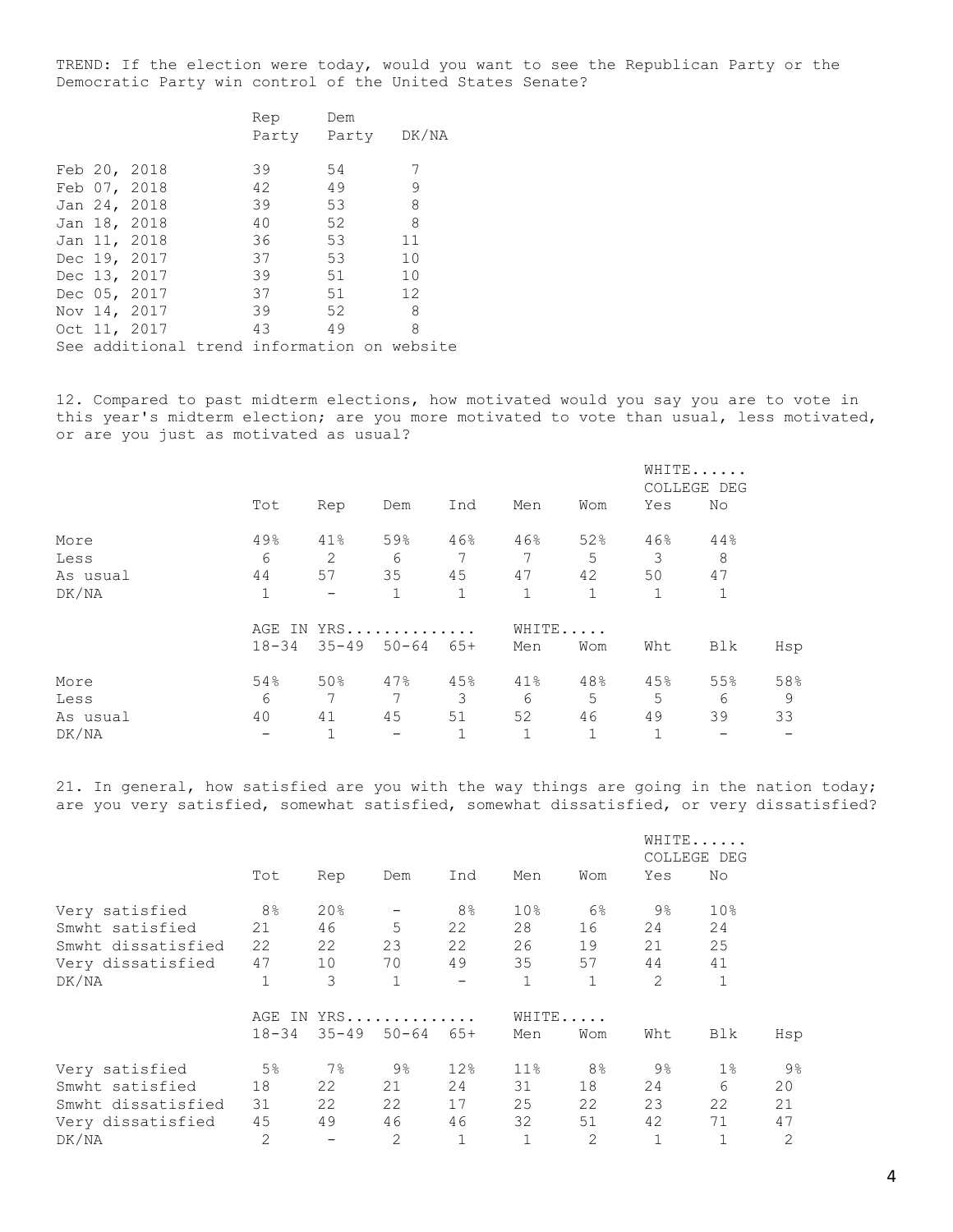TREND: In general, how satisfied are you with the way things are going in the nation today; are you very satisfied, somewhat satisfied, somewhat dissatisfied, or very dissatisfied?

|  |              | Very<br>sat   | Smwht<br>sat | Smwht<br>dis                                | Very<br>dis | DK/NA |
|--|--------------|---------------|--------------|---------------------------------------------|-------------|-------|
|  | Feb 20, 2018 | 8             | 21           | 22                                          | 47          |       |
|  | Jan 18, 2018 | 9             | 31           | 22                                          | 37          |       |
|  | Dec 20, 2017 |               | 26           | 24                                          | 43          |       |
|  | Nov 22, 2017 | 7             | 25           | 29                                          | 38          |       |
|  | Nov 14, 2017 | 5             | 23           | 29                                          | 42          |       |
|  | Oct 11, 2017 | 3             | 24           | 29                                          | 43          |       |
|  | Sep 27, 2017 | $\mathcal{L}$ | 22           | 33                                          | 41          |       |
|  | Aug 24, 2017 | 3             | 19           | 27                                          | 50          |       |
|  | Aug 17, 2017 | 6             | 26           | 26                                          | 42          |       |
|  | Aug 03, 2017 | 5             | 27           | 29                                          | 39          |       |
|  |              |               |              | See additional trend information on website |             |       |

22. Which political party do you think can do a better job of handling the economy, the Democratic party or the Republican party?

|                  |                |                |           |     |       |     |     | WHITE<br>COLLEGE DEG |     |
|------------------|----------------|----------------|-----------|-----|-------|-----|-----|----------------------|-----|
|                  | Tot            | Rep            | Dem       | Ind | Men   | Wom | Yes | No                   |     |
| Democratic party | 46%            | 3 <sup>°</sup> | 85%       | 41% | 40%   | 52% | 42% | 39%                  |     |
| Republican party | 42             | 93             | 5         | 43  | 50    | 34  | 48  | 46                   |     |
| NO DIFF (VOL)    | 7              | 2              | 4         | 10  | 7     | 6   | 7   | 7                    |     |
| DK/NA            | 5              | 2              | 5         | 6   | 3     | 8   | 4   | 8                    |     |
|                  | AGE<br>TN      |                | YRS       |     | WHITE |     |     |                      |     |
|                  | $18 - 34$      | $35 - 49$      | $50 - 64$ | 65+ | Men   | Wom | Wht | Blk                  | Hsp |
| Democratic party | 56%            | 46%            | 46%       | 42% | 34%   | 46% | 40% | 81%                  | 47% |
| Republican party | 31             | 42             | 43        | 47  | 55    | 40  | 47  | 13                   | 37  |
| NO DIFF (VOL)    | 6              | 8              | 8         | 5   | 8     | 6   | 7   | 2                    | 8   |
| DK/NA            | $\overline{7}$ | 5              | 3         | 7   | 3     | 8   | 6   | 4                    | 8   |

TREND: Which political party do you think can do a better job of handling the economy, the Democratic party or the Republican party?

|  |              | Dem<br>Party | Rep<br>Party | NO DIFF DK/NA |    |
|--|--------------|--------------|--------------|---------------|----|
|  | Feb 20, 2018 | 46           | 42           | 7             | 5. |
|  | Dec 05, 2017 | 45           | 43           | 6             | 6  |
|  | Aug 03, 2017 | 44           | 44           | 5             | 6  |
|  | Apr 03, 2013 | 40           | 42           | 11            |    |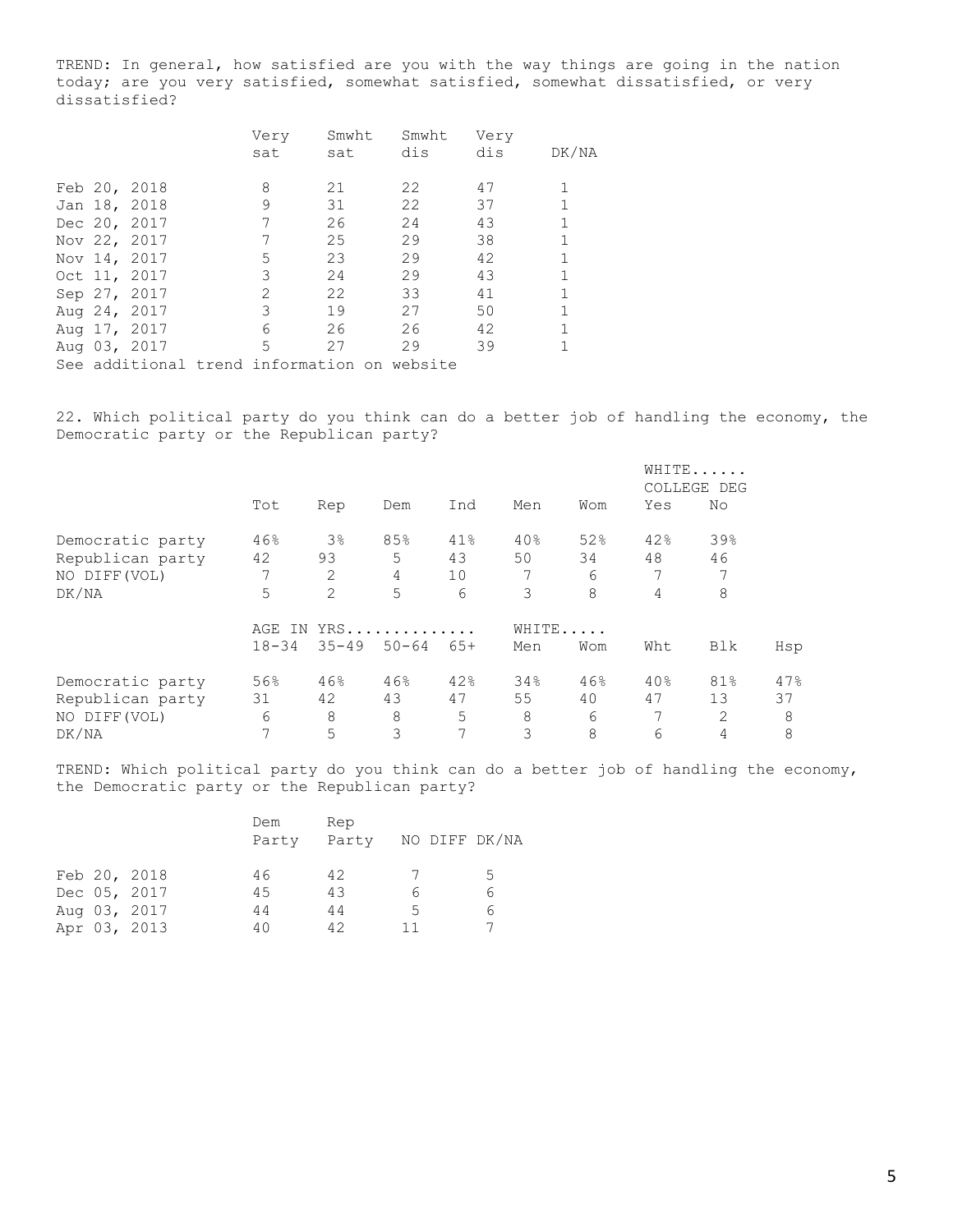23. Which political party do you think can do a better job of handling the federal budget, the Democratic party or the Republican party?

|                  |           |                |           |       |       |     |     | WHITE<br>COLLEGE DEG |     |
|------------------|-----------|----------------|-----------|-------|-------|-----|-----|----------------------|-----|
|                  | Tot       | Rep            | Dem       | Ind   | Men   | Wom | Yes | No                   |     |
| Democratic party | 43%       | 2 <sup>°</sup> | 81%       | 38%   | 38%   | 48% | 40% | 34%                  |     |
| Republican party | 39        | 89             | 7         | 37    | 45    | 33  | 43  | 44                   |     |
| NO DIFF (VOL)    | 10        | 4              | 6         | 15    | 11    | 9   | 11  | 11                   |     |
| DK/NA            | 8         | 6              | 7         | 10    | 7     | 10  | 6   | 10                   |     |
|                  | AGE<br>ΙN |                | $YRS$     |       | WHITE |     |     |                      |     |
|                  | $18 - 34$ | $35 - 49$      | $50 - 64$ | $65+$ | Men   | Wom | Wht | Blk                  | Hsp |
| Democratic party | 50%       | 41%            | 44%       | 39%   | 30%   | 43% | 37% | 76%                  | 48% |
| Republican party | 29        | 40             | 38        | 44    | 51    | 38  | 44  | 14                   | 35  |
| NO DIFF (VOL)    | 10        | 12             | 11        | 7     | 12    | 10  | 11  | 3                    | 10  |
| DK/NA            | 10        | 8              | 7         | 9     | 7     | 9   | 8   | 7                    | 7   |

24. Which political party do you think can do a better job of handling taxes, the Democratic party or the Republican party?

|                  |           |           |           |       |       |     |     | WHITE<br>COLLEGE DEG |     |
|------------------|-----------|-----------|-----------|-------|-------|-----|-----|----------------------|-----|
|                  | Tot       | Rep       | Dem       | Ind   | Men   | Wom | Yes | No                   |     |
| Democratic party | 46%       | $3\%$     | 84%       | 42%   | 39%   | 53% | 44% | 39%                  |     |
| Republican party | 41        | 92        | 8         | 42    | 49    | 35  | 47  | 48                   |     |
| NO DIFF (VOL)    | 6         |           | 3         | 10    | 8     | 4   | 5   | 6                    |     |
| DK/NA            | 6         | 4         | 5         | 6     | 5     | 8   | 4   | 8                    |     |
|                  | IN<br>AGE |           | YRS       |       | WHITE |     |     |                      |     |
|                  | $18 - 34$ | $35 - 49$ | $50 - 64$ | $65+$ | Men   | Wom | Wht | Blk                  | Hsp |
| Democratic party | 56%       | 48%       | 46%       | 40%   | 34%   | 48% | 41% | 75%                  | 52% |
| Republican party | 30        | 41        | 43        | 48    | 55    | 40  | 47  | 19                   | 31  |
| NO DIFF (VOL)    | 7         | 5         | 5         | 5     | 7     | 4   | 6   | 2                    | 8   |
| DK/NA            | 7         | 6         | 5         | 7     | 4     | 8   | 6   | 4                    | 9   |

TREND: Which political party do you think can do a better job of handling taxes, the Democratic party or the Republican party?

|  | Dem<br>Party                                                 | Rep |       | NO DIFF DK/NA |
|--|--------------------------------------------------------------|-----|-------|---------------|
|  | 46                                                           | 41  |       | 6             |
|  | 47                                                           | 39  | Б     | 7             |
|  | 43                                                           | 43  | 6     | 7             |
|  | 41                                                           | 41  | 8     |               |
|  | Feb 20, 2018<br>Dec 05, 2017<br>Aug 03, 2017<br>Apr 03, 2013 |     | Party |               |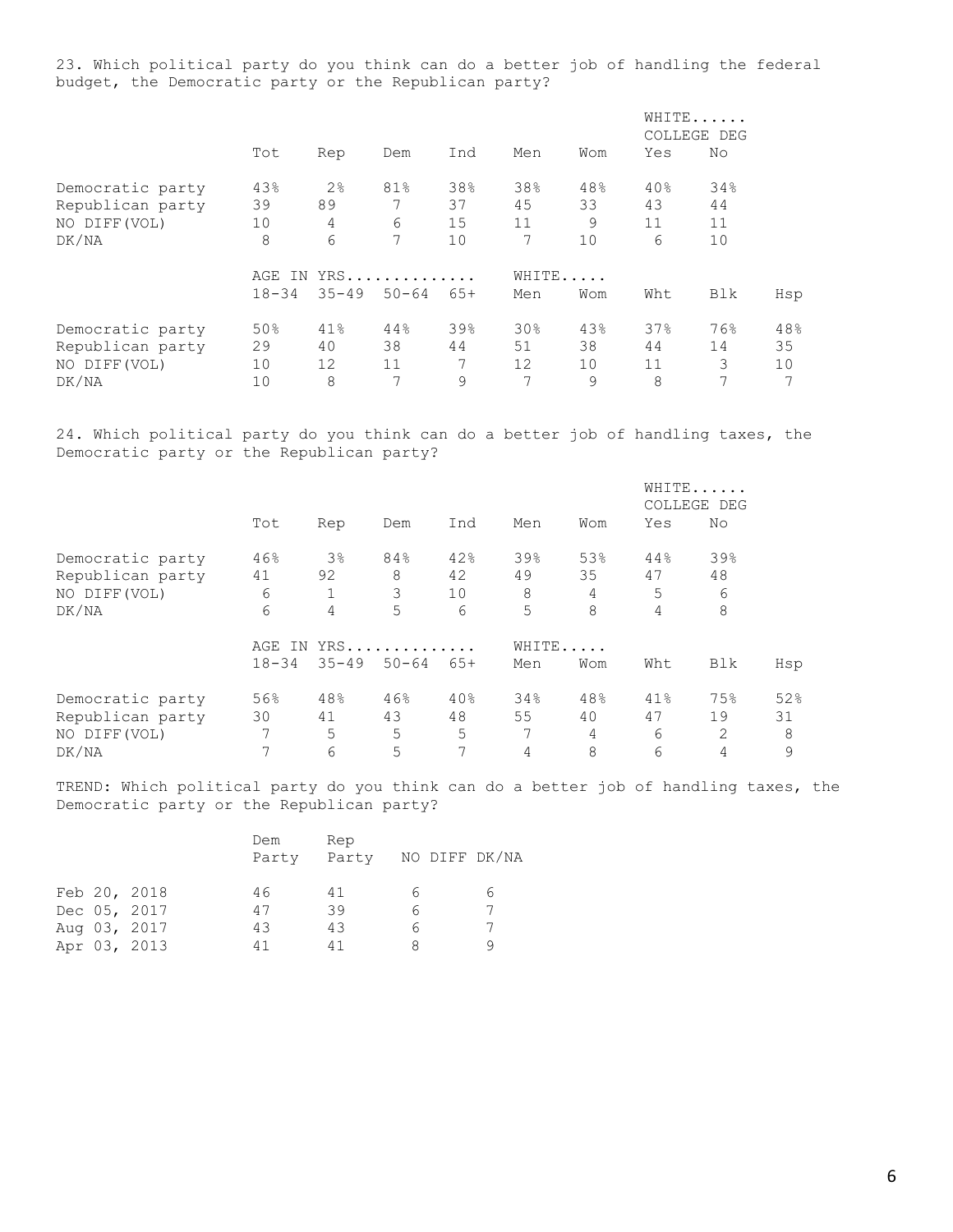25. Which political party do you think can do a better job of handling immigration, the Democratic party or the Republican party?

|                  |            |           |           |       |       |     |     | WHITE<br>COLLEGE DEG |     |
|------------------|------------|-----------|-----------|-------|-------|-----|-----|----------------------|-----|
|                  | Tot        | Rep       | Dem       | Ind   | Men   | Wom | Yes | No                   |     |
| Democratic party | 52%        | $6\%$     | 90%       | 50%   | 45%   | 59% | 52% | 41%                  |     |
| Republican party | 38         | 88        | 5         | 37    | 45    | 31  | 40  | 47                   |     |
| NO DIFF (VOL)    | 5          | 2         | 2         | 8     | 7     | 3   | 3   | 6                    |     |
| DK/NA            | 5          | 5         | 4         | 5     | 3     | 7   | 4   | 6                    |     |
|                  | AGE<br>IN. |           | $YRS$     |       | WHITE |     |     |                      |     |
|                  | $18 - 34$  | $35 - 49$ | $50 - 64$ | $65+$ | Men   | Wom | Wht | Blk                  | Hsp |
| Democratic party | 65%        | 49%       | 52%       | 48%   | 39%   | 53% | 47% | 83%                  | 59% |
| Republican party | 21         | 42        | 38        | 46    | 51    | 37  | 43  | 13                   | 29  |
| NO DIFF (VOL)    | 8          | 5         | 6         | 2     | 7     | 3   | 5   |                      | 10  |
| DK/NA            | 6          | 4         | 5         | 5     | 3     |     | 5   | 4                    | 2   |

26. Which political party do you think can do a better job of handling infrastructure, the Democratic party or the Republican party?

|                  |           |           |           |     |       |     |     | WHITE<br>COLLEGE DEG |     |
|------------------|-----------|-----------|-----------|-----|-------|-----|-----|----------------------|-----|
|                  | Tot       | Rep       | Dem       | Ind | Men   | Wom | Yes | No                   |     |
| Democratic party | 43%       | $7\%$     | 77%       | 37% | 38%   | 47% | 41% | 33%                  |     |
| Republican party | 42        | 84        | 9         | 47  | 49    | 36  | 45  | 49                   |     |
| NO DIFF (VOL)    | 8         | 5         | 6         | 10  | 8     | 8   | 8   | 8                    |     |
| DK/NA            | 8         | 5         | 8         | 6   | 6     | 9   | 6   | 9                    |     |
|                  | AGE       |           | IN YRS    |     | WHITE |     |     |                      |     |
|                  | $18 - 34$ | $35 - 49$ | $50 - 64$ | 65+ | Men   | Wom | Wht | Blk                  | Hsp |
| Democratic party | 52%       | 42%       | 41%       | 39% | 33%   | 41% | 37% | 75%                  | 43% |
| Republican party | 35        | 43        | 41        | 46  | 53    | 43  | 47  | 14                   | 40  |
| NO DIFF (VOL)    | 5         | 9         | 9         | 7   | 8     | 8   | 8   | 4                    | 9   |
| DK/NA            | 7         | 6         | 8         | 9   | 6     | 9   | 7   | 8                    | 7   |

27. Which political party do you think can do a better job of handling domestic violence, the Democratic party or the Republican party?

|                  |           |            |           |       |       |     |     | WHITE<br>COLLEGE DEG |     |
|------------------|-----------|------------|-----------|-------|-------|-----|-----|----------------------|-----|
|                  | Tot       | Rep        | Dem       | Ind   | Men   | Wom | Yes | No                   |     |
| Democratic party | 52%       | 12%        | 83%       | 53%   | 46%   | 59% | 52% | 43%                  |     |
| Republican party | 27        | 68         | 2         | 25    | 32    | 22  | 27  | 34                   |     |
| NO DIFF (VOL)    | 10        | 10         | 7         | 12    | 13    | 8   | 11  | 11                   |     |
| DK/NA            | 11        | 11         | 8         | 11    | 10    | 11  | 10  | 12                   |     |
|                  | AGE       | YRS<br>IN. |           |       | WHITE |     |     |                      |     |
|                  | $18 - 34$ | $35 - 49$  | $50 - 64$ | $65+$ | Men   | Wom | Wht | Blk                  | Hsp |
| Democratic party | 66%       | 55%        | 49%       | 45%   | 42%   | 53% | 48% | 74%                  | 63% |
| Republican party | 18        | 25         | 27        | 32    | 35    | 26  | 30  | 5                    | 23  |
| NO DIFF (VOL)    | 7         | 8          | 12        | 13    | 13    | 9   | 11  | 10                   | 7   |
| DK/NA            | 9         | 12         | 11        | 11    | 10    | 12  | 11  | 11                   | 7   |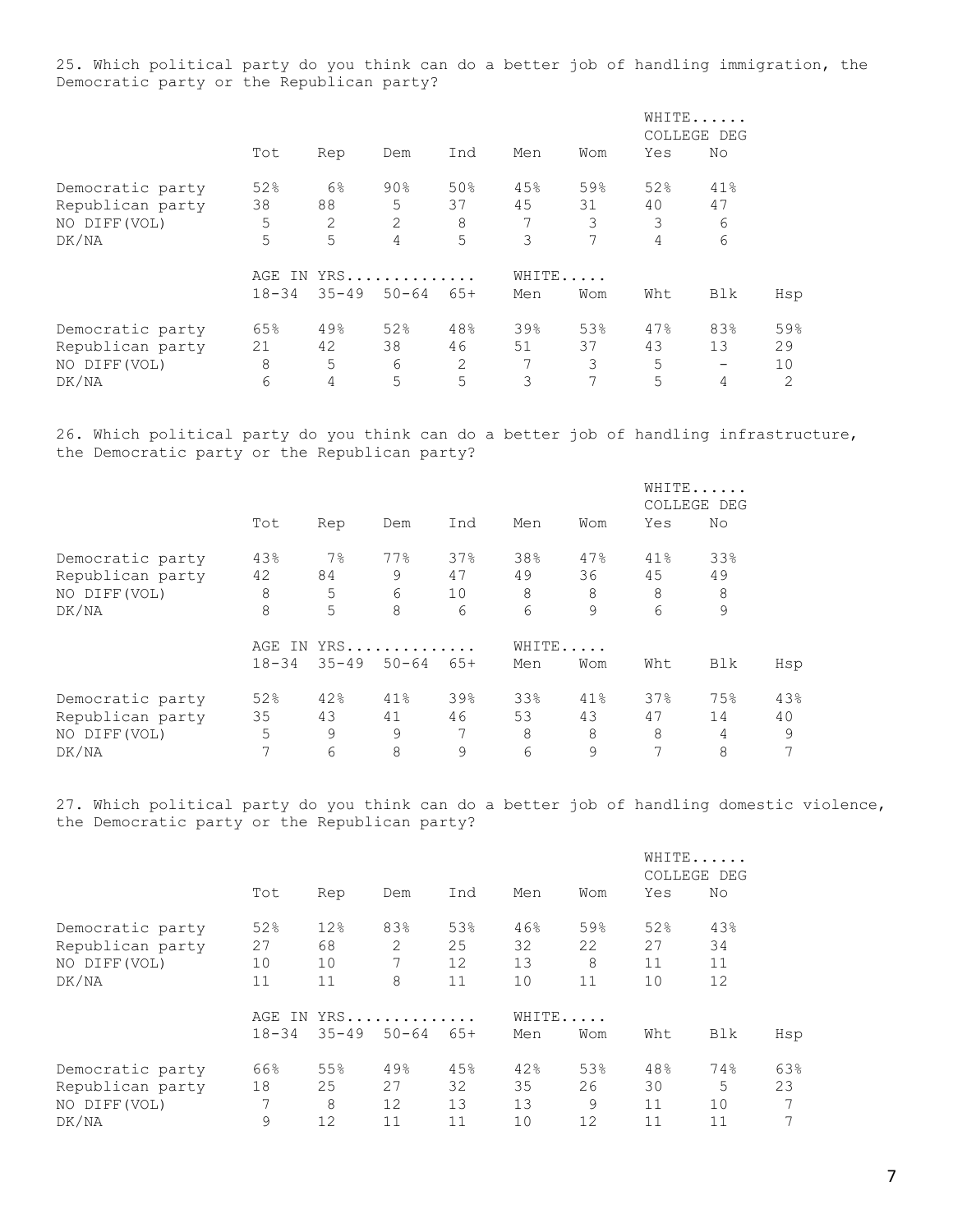28. Which political party do you think can do a better job of handling sexual harassment, the Democratic party or the Republican party?

|                  |           |           |           |     |       |     |     | WHITE<br>COLLEGE DEG |     |
|------------------|-----------|-----------|-----------|-----|-------|-----|-----|----------------------|-----|
|                  | Tot       | Rep       | Dem       | Ind | Men   | Wom | Yes | No                   |     |
| Democratic party | 53%       | 13%       | 85%       | 51% | 49%   | 57% | 51% | 45%                  |     |
| Republican party | 23        | 57        |           | 22  | 27    | 19  | 24  | 26                   |     |
| NO DIFF (VOL)    | 15        | 18        | 8         | 17  | 15    | 14  | 13  | 17                   |     |
| DK/NA            | 10        | 12        | 6         | 9   | 9     | 10  | 11  | 11                   |     |
|                  | AGE<br>IN |           | YRS       |     | WHITE |     |     |                      |     |
|                  | $18 - 34$ | $35 - 49$ | $50 - 64$ | 65+ | Men   | Wom | Wht | Blk                  | Hsp |
| Democratic party | 72%       | 54%       | 48%       | 45% | 45%   | 52% | 48% | 76%                  | 62% |
| Republican party | 15        | 23        | 21        | 29  | 28    | 23  | 25  | 4                    | 23  |
| NO DIFF (VOL)    | 7         | 12        | 20        | 14  | 17    | 14  | 15  | 11                   | 11  |
| DK/NA            | 6         | 11        | 10        | 12  | 10    | 12  | 11  | 8                    | 4   |

29. Which political party do you think can do a better job of handling gun violence, the Democratic party or the Republican party?

|                  |           |                |           |                   |       |     |     | WHITE<br>COLLEGE DEG |     |
|------------------|-----------|----------------|-----------|-------------------|-------|-----|-----|----------------------|-----|
|                  | Tot       | Rep            | Dem       | Ind               | Men   | Wom | Yes | No                   |     |
| Democratic party | 52%       | 8 <sup>°</sup> | 87%       | 51%               | 46%   | 57% | 52% | 42%                  |     |
| Republican party | 31        | 73             | 4         | 30                | 37    | 26  | 32  | 40                   |     |
| NO DIFF (VOL)    | 10        | 9              | 5         | $12 \overline{ }$ | 11    | 9   | 10  | 10                   |     |
| DK/NA            | 7         | 9              | 3         | 6                 | 6     | 8   | 6   | 8                    |     |
|                  | IN<br>AGE |                | YRS       |                   | WHITE |     |     |                      |     |
|                  | $18 - 34$ | $35 - 49$      | $50 - 64$ | 65+               | Men   | Wom | Wht | Blk                  | Hsp |
| Democratic party | 62%       | 55%            | 52%       | 45%               | 41%   | 52% | 47% | 82%                  | 52% |
| Republican party | 27        | 32             | 29        | 36                | 41    | 31  | 36  |                      | 27  |
| NO DIFF (VOL)    | 6         | 8              | 12        | 11                | 11    | 9   | 10  | 7                    | 12  |
| DK/NA            | 5         | 5              | 7         | 9                 | 7     | 8   | 7   | 4                    | 9   |

30. Which political party do you think can do a better job of representing your values, the Democratic party or the Republican party?

|                  |                   |                   |              |       |     |                |     | WHITE<br>COLLEGE DEG |     |
|------------------|-------------------|-------------------|--------------|-------|-----|----------------|-----|----------------------|-----|
|                  | Tot               | Rep               | Dem          | Ind   | Men | Wom            | Yes | No                   |     |
| Democratic party | 53%               | 5 <sup>°</sup>    | 94%          | 48%   | 43% | 61%            | 52% | 42%                  |     |
| Republican party | 38                | 92                | 3            | 36    | 47  | 30             | 39  | 49                   |     |
| NO DIFF (VOL)    | 5                 | $\qquad \qquad -$ | $\mathbf{1}$ | 9     | 5   | 4              | 5   | 4                    |     |
| DK/NA            | 5                 | $\mathfrak{D}$    | 2            | 6     | 6   | 4              | 4   | 5                    |     |
|                  | YRS<br>AGE<br>IN. |                   |              | WHITE |     |                |     |                      |     |
|                  | $18 - 34$         | $35 - 49$         | $50 - 64$    | $65+$ | Men | Wom            | Wht | Blk                  | Hsp |
| Democratic party | 66%               | 49.8              | 52%          | 48%   | 37% | 55%            | 47% | 83%                  | 60% |
| Republican party | 28                | 37                | 39           | 44    | 53  | 36             | 44  | 12                   | 28  |
| NO DIFF (VOL)    | 4                 | 5                 | 5            | 3     | 4   | 5              | 5   | 2                    | 6   |
| DK/NA            | $\overline{2}$    | 9                 | 4            | 5     | 5   | $\overline{4}$ | 5   | 4                    | 6   |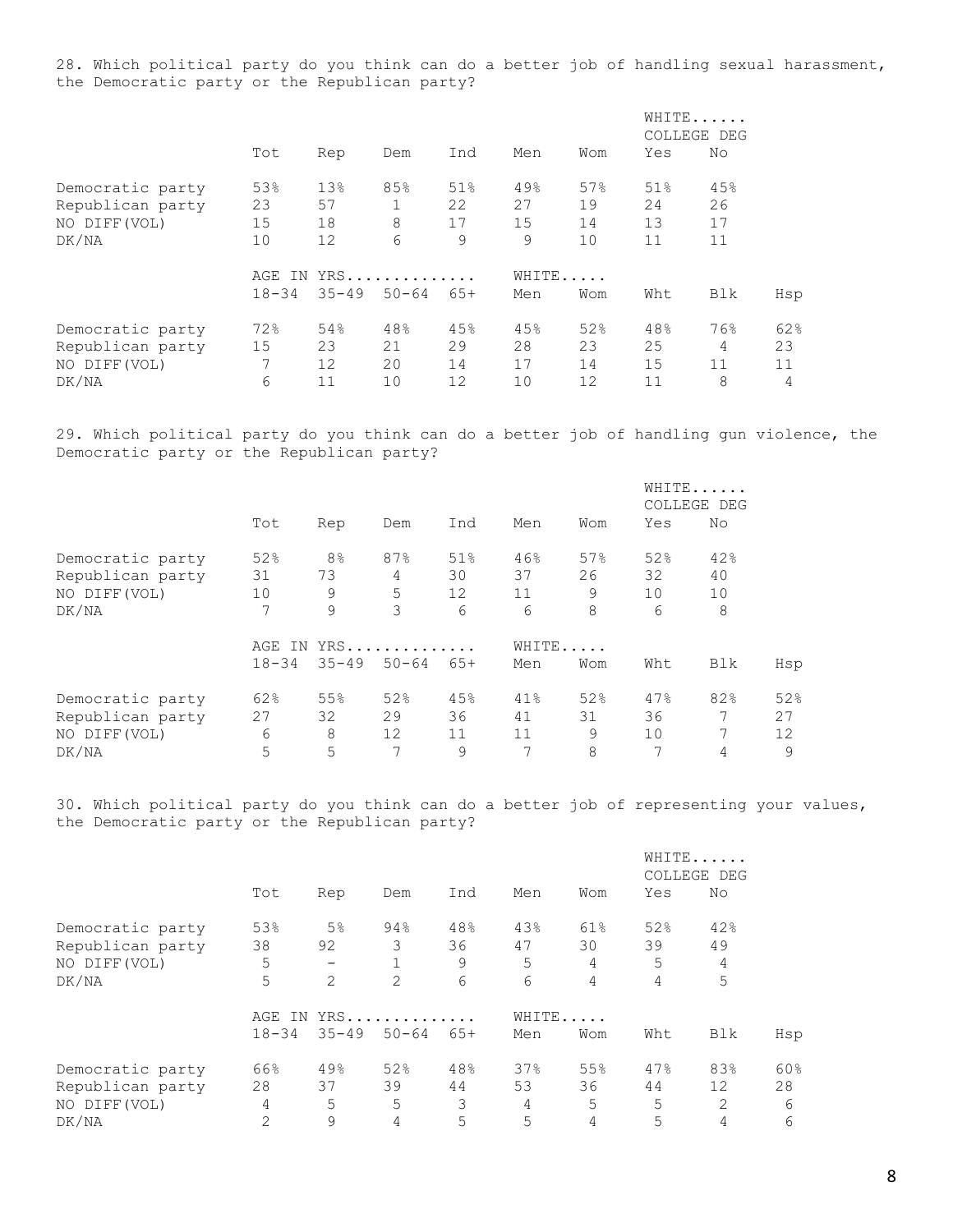TREND: Which political party do you think can do a better job of representing your values, the Democratic party or the Republican party?

|  |                              | Dem<br>Party | Rep<br>Party NO DIFF DK/NA |              |                    |
|--|------------------------------|--------------|----------------------------|--------------|--------------------|
|  | Feb 20, 2018<br>Dec 05, 2017 | 53.<br>51    | 38<br>37                   | $5 -$<br>- 7 | $\mathcal{L}$<br>ี |

31. In general, do you think that the Democrats in Congress care about the federal budget deficit, or not?

|          |           |                          |                 |     |     |       |     | WHITE<br>COLLEGE DEG |     |
|----------|-----------|--------------------------|-----------------|-----|-----|-------|-----|----------------------|-----|
|          | Tot       | Rep                      | Dem             | Ind | Men | Wom   | Yes | No                   |     |
| Yes/Care | 49%       | 28%                      | 71%             | 43% | 39% | 58%   | 44% | 44%                  |     |
| No.      | 47        | 71                       | 22              | 53  | 57  | 38    | 53  | 52                   |     |
| DK/NA    | 4         | $\overline{\phantom{0}}$ | $7\overline{ }$ | 4   | 4   | 5     | 4   | 3                    |     |
|          |           | AGE IN YRS               |                 |     |     | WHITE |     |                      |     |
|          | $18 - 34$ |                          | $35 - 49$ 50-64 | 65+ | Men | Wom   | Wht | Blk                  | Hsp |
| Yes/Care | 56%       | 50%                      | 46%             | 46% | 35% | 52%   | 44% | 77%                  | 55% |
| No.      | 40        | 47                       | 49              | 49  | 63  | 44    | 53  | 17                   | 39  |
| DK/NA    | 4         | 3                        | 5               | 5   | 2   | 5     | 3   | 6                    | 6   |

32. In general, do you think that the Republicans in Congress care about the federal budget deficit, or not?

|          |                |     |                 |     |       |     |     | WHITE<br>COLLEGE DEG |     |
|----------|----------------|-----|-----------------|-----|-------|-----|-----|----------------------|-----|
|          | Tot            | Rep | Dem             | Ind | Men   | Wom | Yes | No                   |     |
| Yes/Care | 41%            | 68% | 27%             | 37% | 38%   | 44% | 44% | 44%                  |     |
| No       | 55             | 28  | 69              | 61  | 58    | 53  | 54  | 51                   |     |
| DK/NA    | $\overline{4}$ | 3   | 4               | 2   | 4     | 4   | 2   | 5                    |     |
|          |                |     | AGE IN YRS      |     | WHITE |     |     |                      |     |
|          | $18 - 34$      |     | $35 - 49$ 50-64 | 65+ | Men   | Wom | Wht | Blk                  | Hsp |
| Yes/Care | 46%            | 41% | 36%             | 42% | 40%   | 47% | 44% | 29 <sub>8</sub>      | 44% |
| No.      | 50             | 55  | 61              | 53  | 57    | 48  | 53  | 69                   | 52  |
| DK/NA    | 4              | 4   | 3               | 6   | 3     | 5   | 4   | 3                    | 5   |

33. Do you think that the federal budget deficit is an important issue, or not?

|               |     |                               |              |                          |        |       |     | WHITE<br>COLLEGE DEG     |     |
|---------------|-----|-------------------------------|--------------|--------------------------|--------|-------|-----|--------------------------|-----|
|               | Tot | Rep                           | Dem          | Ind                      | Men    | Wom   | Yes | No                       |     |
| Yes/Important | 92% | 96%                           | 89%          | 93%                      | $90\%$ | 94%   | 92% | 93%                      |     |
| No            | 7   | 4                             | 10           | 7                        | 10     | 5     | 8   | 7                        |     |
| DK/NA         |     | $\overline{\phantom{0}}$      | $\mathbf{1}$ | $\overline{\phantom{m}}$ |        | 1     |     | $\overline{\phantom{m}}$ |     |
|               |     | AGE IN YRS                    |              |                          |        | WHITE |     |                          |     |
|               |     | $18 - 34$ $35 - 49$ $50 - 64$ |              | 65+                      | Men    | Wom   | Wht | Blk                      | Hsp |
| Yes/Important | 88% | 94%                           | 92%          | 93%                      | 92%    | 93%   | 92% | $90\%$                   | 94% |
| No            | 11  | 6                             | 7            | 7                        | 8      | 7     | 7   | 10                       | 6   |
| DK/NA         |     |                               |              |                          |        |       |     |                          |     |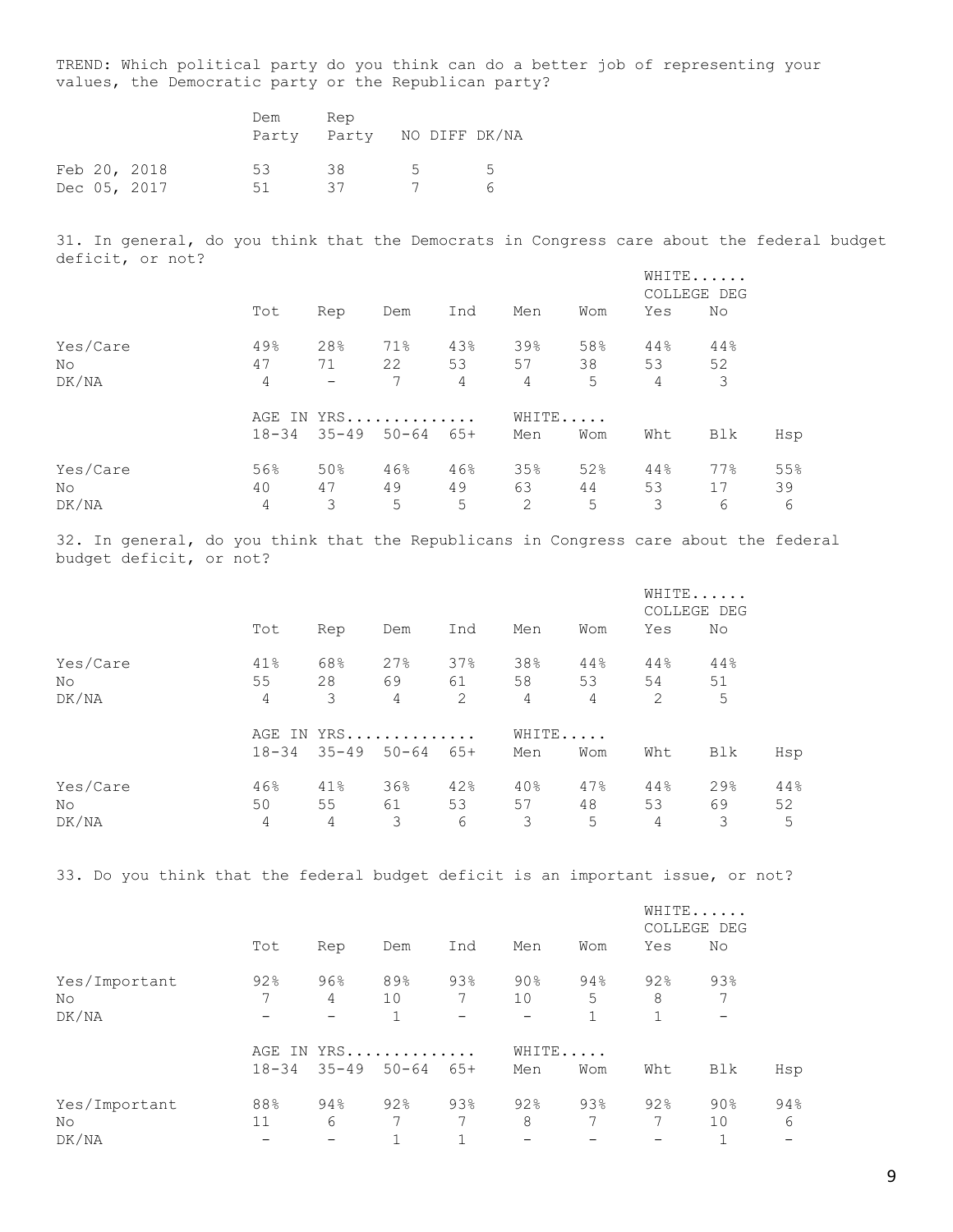34. Do you think that raising the federal gas tax to specifically pay for repairs to the U.S. infrastructure is a good idea or a bad idea?

|           |           |                     |                     |     |     |     |     | WHITE<br>COLLEGE DEG |     |
|-----------|-----------|---------------------|---------------------|-----|-----|-----|-----|----------------------|-----|
|           | Tot       | Rep                 | Dem                 | Ind | Men | Wom | Yes | No.                  |     |
| Good idea | 46%       | 48%                 | 49%                 | 46% | 46% | 46% | 53% | 44%                  |     |
| Bad idea  | 44        | 39                  | 41                  | 47  | 48  | 40  | 37  | 45                   |     |
| DK/NA     | 10        | 13                  | 10                  | 8   | 6   | 13  | 10  | 11                   |     |
|           |           | AGE IN YRS<br>WHITE |                     |     |     |     |     |                      |     |
|           | $18 - 34$ |                     | $35 - 49$ 50-64 65+ |     | Men | Wom | Wht | Blk                  | Hsp |
| Good idea | 48%       | 49%                 | 45%                 | 47% | 51% | 46% | 48% | 42%                  | 42% |
| Bad idea  | 39        | 45                  | 47                  | 40  | 43  | 39  | 41  | 51                   | 52  |
| DK/NA     | 13        | 6                   | 8                   | 13  | 6   | 15  | 10  | 7                    | 6   |

TREND: Do you think that raising the federal gas tax to specifically pay for repairs to the U.S. infrastructure is a good idea or a bad idea?

|  |                              | Good<br>Idea | Bad<br>Idea | DK/NA    |
|--|------------------------------|--------------|-------------|----------|
|  | Feb 20, 2018<br>May 11, 2017 | 46<br>51     | 44<br>41    | 1 O<br>я |

37. Do you approve or disapprove of President Trump's response to the recent school shooting in Florida?

|            |           |            |                |     |     |     | WHITE<br>COLLEGE DEG |                 |     |
|------------|-----------|------------|----------------|-----|-----|-----|----------------------|-----------------|-----|
|            | Tot       | Rep        | Dem            | Ind | Men | Wom | Yes                  | No              |     |
| Approve    | 33%       | 72%        | 6 <sup>°</sup> | 31% | 39% | 27% | 36%                  | 42%             |     |
| Disapprove | 52        | 10         | 83             | 52  | 44  | 59  | 53                   | 41              |     |
| DK/NA      | 15        | 17         | 11             | 16  | 17  | 14  | 11                   | 17              |     |
|            |           | AGE IN YRS |                |     |     |     |                      |                 |     |
|            | $18 - 34$ | $35 - 49$  | $50 - 64$      | 65+ | Men | Wom | Wht                  | Blk             | Hsp |
| Approve    | 20%       | 27%        | 39%            | 40% | 46% | 33% | 39%                  | 10 <sub>8</sub> | 23% |
| Disapprove | 61        | 51         | 51             | 49  | 40  | 53  | 47                   | 77              | 58  |
| DK/NA      | 19        | 22         | 10             | 11  | 14  | 14  | 14                   | 13              | 18  |

42. Do you approve or disapprove of the military parade President Trump has ordered?

|                                |                     |                 |                           |                 |                 |                 |                 | WHITE<br>COLLEGE DEG |                 |
|--------------------------------|---------------------|-----------------|---------------------------|-----------------|-----------------|-----------------|-----------------|----------------------|-----------------|
|                                | Tot                 | Rep             | Dem                       | Ind             | Men             | Wom             | Yes             | No                   |                 |
| Approve<br>Disapprove<br>DK/NA | 26%<br>61<br>13     | 58%<br>24<br>18 | 6 <sup>°</sup><br>86<br>8 | 25%<br>62<br>13 | 33%<br>54<br>12 | 20%<br>66<br>14 | 22%<br>65<br>12 | 33%<br>54<br>14      |                 |
|                                | AGE IN<br>$18 - 34$ | $35 - 49$       | YRS<br>$50 - 64$          | $65+$           | WHITE<br>Men    | Wom             | Wht             | Blk                  | Hsp             |
| Approve<br>Disapprove<br>DK/NA | 22%<br>61<br>16     | 28%<br>60<br>13 | 28%<br>61<br>11           | 27%<br>61<br>12 | 36%<br>52<br>12 | 20%<br>65<br>14 | 28%<br>59<br>13 | 17%<br>75<br>8       | 24%<br>58<br>18 |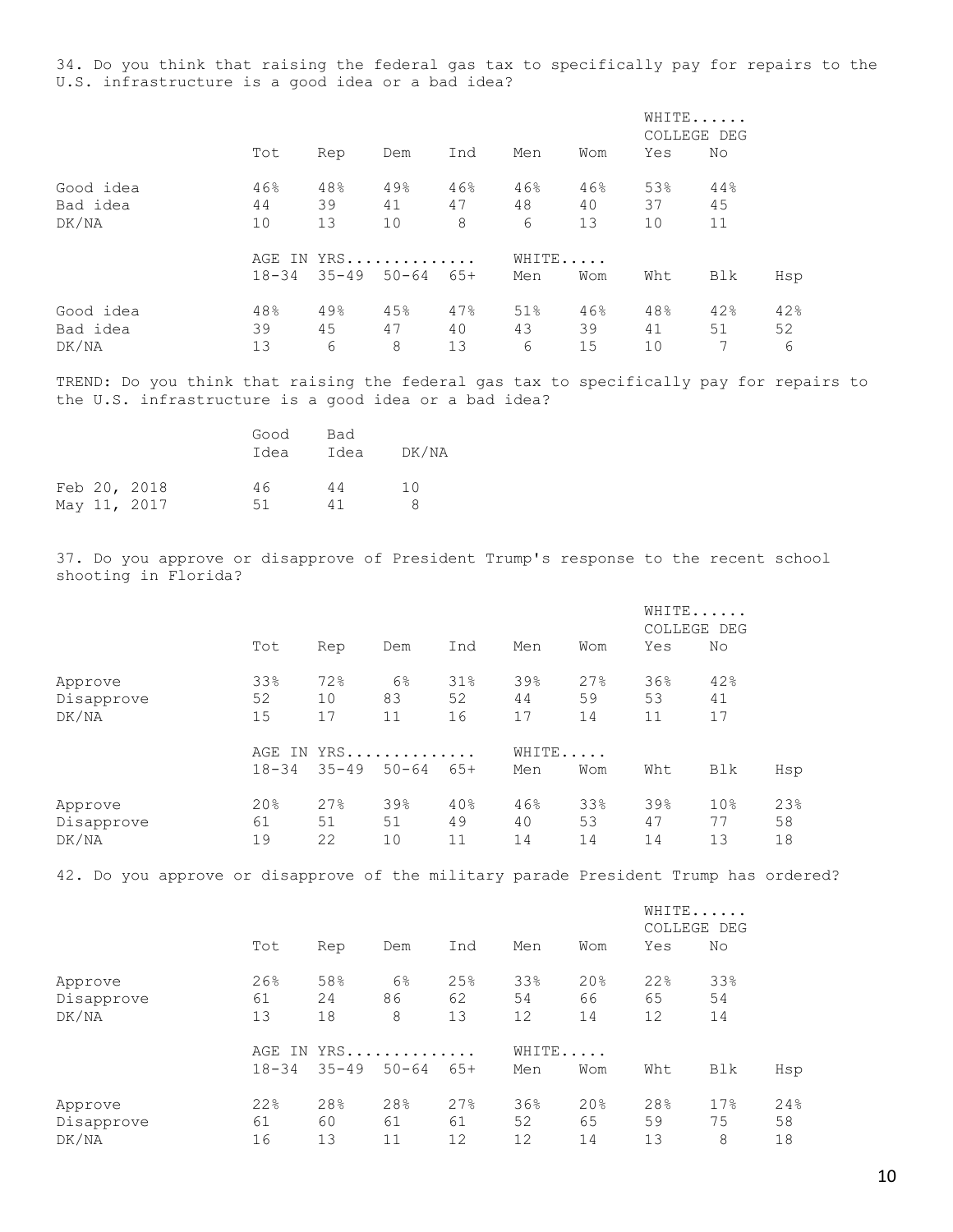43. As you may know, it has been estimated that the military parade ordered by President Trump will cost somewhere between 10 and 30 million dollars. Do you think this is a good use of government funds, or don't you think so?

|              |           |            |                     |     |     | WHITE<br>COLLEGE DEG |     |     |     |
|--------------|-----------|------------|---------------------|-----|-----|----------------------|-----|-----|-----|
|              | Tot       | Rep        | Dem                 | Ind | Men | Wom                  | Yes | No  |     |
| Yes/Good use | 18%       | 37%        | 3 <sup>°</sup>      | 20% | 24% | 14%                  | 17% | 20% |     |
| No           | 75        | 52         | 96                  | 73  | 71  | 79                   | 78  | 73  |     |
| DK/NA        | 6         | 11         | 2                   | 6   | 5   | 7                    | 5   | 7   |     |
|              |           | AGE IN YRS |                     |     |     |                      |     |     |     |
|              | $18 - 34$ |            | $35 - 49$ $50 - 64$ | 65+ | Men | Wom                  | Wht | Blk | Hsp |
| Yes/Good use | 17.8      | 18%        | 20 <sub>8</sub>     | 18% | 23% | 14%                  | 19% | 9%  | 25% |
| No           | 79        | 75         | 75                  | 74  | 71  | 80                   | 76  | 85  | 68  |
| DK/NA        | 4         | 7          | 5                   | 8   | 6   | 6                    | 6   | 6   | 8   |

44. Do you think that the NRA, or National Rifle Association, supports policies that are good for the U.S. or supports policies that are bad for the U.S.?

|                      |                     |                          |                                                      |                 |                              |                    | WHITE<br>COLLEGE DEG    |                             |                 |
|----------------------|---------------------|--------------------------|------------------------------------------------------|-----------------|------------------------------|--------------------|-------------------------|-----------------------------|-----------------|
|                      | Tot                 | Rep                      | Dem                                                  | Ind             | Men                          | Wom                | Yes                     | No                          |                 |
| Good<br>Bad<br>DK/NA | 38%<br>51<br>11     | 80%<br>8<br>12           | 9%<br>83<br>9                                        | 38%<br>52<br>10 | 47%<br>44<br>$\overline{9}$  | $31\%$<br>57<br>13 | 36%<br>54<br>10         | 49%<br>42<br>9              |                 |
|                      | AGE IN<br>$18 - 34$ | $35 - 49$                | $YRS$<br>$50 - 64$                                   | $65+$           | WHITE.<br>Men                | $\ddots$<br>Wom    | Wht                     | Blk                         | Hsp             |
| Good<br>Bad<br>DK/NA | 26%<br>57<br>17     | 43%<br>53<br>$5^{\circ}$ | 42%<br>46<br>13                                      | 39%<br>51<br>10 | 53%<br>40<br>$7\overline{ }$ | 34%<br>55<br>12    | 43%<br>48<br>10         | 10 <sub>8</sub><br>80<br>10 | 39%<br>40<br>20 |
|                      | NEast               | MWest                    | $REGION \ldots \ldots \ldots \ldots \ldots$<br>South | West            | City                         |                    | DENSITY<br>Suburb Rural | Gun<br>HsHld                |                 |
| Good<br>Bad<br>DK/NA | 30%<br>56<br>14     | $40\%$<br>50<br>10       | 43%<br>48<br>$\overline{9}$                          | 37%<br>51<br>12 | 34%<br>55<br>11              | 34%<br>55<br>11    | 52%<br>37<br>11         | 55%<br>34<br>11             |                 |

TREND: Do you think that the NRA, or National Rifle Association, supports policies that are good for the U.S. or supports policies that are bad for the U.S.?

|  |              | Good | Bad | DK/NA |
|--|--------------|------|-----|-------|
|  | Feb 20, 2018 | 38.  | 51  | 11    |
|  | Oct 12, 2017 | 43.  | 47  | 1 N   |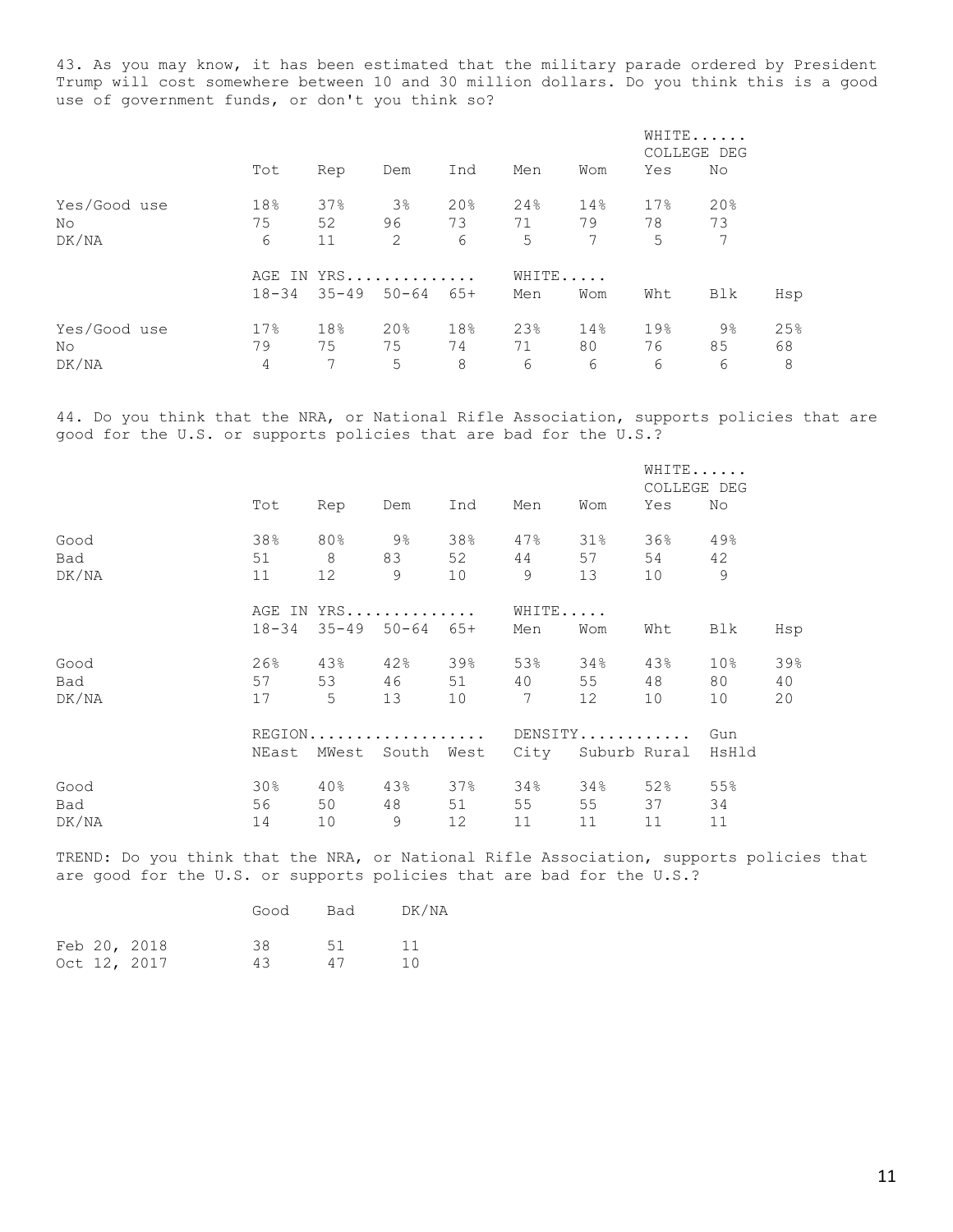45. Do you support or oppose allowing undocumented immigrants who were brought to the U.S. as children to remain in the United States and eventually apply for citizenship?

|         |           |            |              |       |     |     | WHITE<br>COLLEGE DEG |     |     |  |
|---------|-----------|------------|--------------|-------|-----|-----|----------------------|-----|-----|--|
|         | Tot       | Rep        | Dem          | Ind   | Men | Wom | Yes                  | No  |     |  |
| Support | 80%       | 59%        | 94%          | 82%   | 79% | 81% | 80%                  | 79% |     |  |
| Oppose  | 16        | 37         | 5            | 14    | 18  | 15  | 17                   | 17  |     |  |
| DK/NA   | 4         | 4          | $\mathbf{1}$ | 4     | 4   | 4   | 3                    | 4   |     |  |
|         |           | AGE IN YRS |              |       |     |     | WHITE                |     |     |  |
|         | $18 - 34$ | $35 - 49$  | $50 - 64$    | $65+$ | Men | Wom | Wht                  | Blk | Hsp |  |
| Support | 86%       | 79%        | 78%          | 80%   | 78% | 81% | 79%                  | 83% | 81% |  |
| Oppose  | 11        | 19         | 19           | 15    | 19  | 16  | 17                   | 11  | 14  |  |
| DK/NA   | 3         | 2          | 4            | 6     | 3   | 4   | 3                    | 6   | 4   |  |

TREND: Do you support or oppose allowing undocumented immigrants who were brought to the U.S. as children to remain in the United States and eventually apply for citizenship?

|  |              | Sup | aaO | DK/NA |
|--|--------------|-----|-----|-------|
|  | Feb 20, 2018 | 80  | 16  |       |
|  | Feb 06, 2018 | 81  | 14  | 5     |

46. As you may know, Congress must pass a bill by March 5th in order to prevent the deportation of undocumented immigrants who were brought to the U.S. as children. If they do not pass a bill to prevent this, who would you say is most responsible: Republicans in Congress, or Democrats in Congress?

|             |                     |     |                     |       |     |       | WHITE<br>COLLEGE DEG |     |     |
|-------------|---------------------|-----|---------------------|-------|-----|-------|----------------------|-----|-----|
|             | Tot                 | Rep | Dem                 | Ind   | Men | Wom   | Yes                  | No  |     |
| Republicans | 58%                 | 22% | 86%                 | 57%   | 51% | 64%   | 56%                  | 50% |     |
| Democrats   | 26                  | 57  | 6                   | 26    | 33  | 20    | 30                   | 29  |     |
| DK/NA       | 16                  | 21  | 8                   | 17    | 16  | 16    | 14                   | 21  |     |
|             | $YRS$<br>AGE<br>IN. |     |                     |       |     | WHITE |                      |     |     |
|             | $18 - 34$           |     | $35 - 49$ $50 - 64$ | $65+$ | Men | Wom   | Wht                  | Blk | Hsp |
| Republicans | 71%                 | 54% | 56%                 | 54%   | 46% | 58%   | 53%                  | 82% | 66% |
| Democrats   | 16                  | 25  | 29                  | 31    | 37  | 24    | 30                   | 10  | 19  |
| DK/NA       | 13                  | 21  | 15                  | 15    | 16  | 18    | 17                   | 8   | 15  |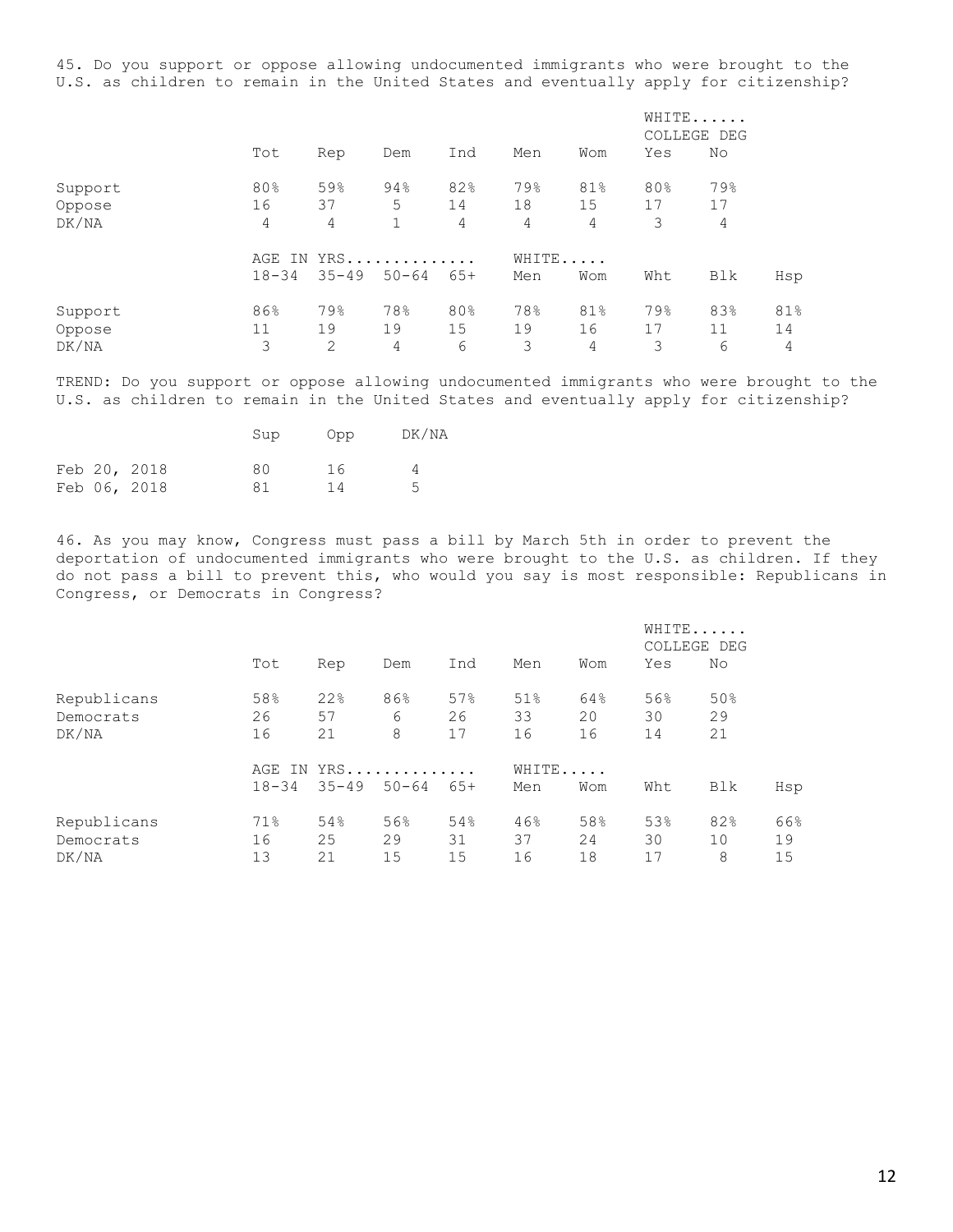47. If Congress does not pass a bill in order to prevent the deportation of undocumented immigrants who were brought to the U.S. as children, would you also hold President Trump responsible or not?

|       |                          |           |        |           |       |                |     | WHITE<br>COLLEGE DEG |     |     |
|-------|--------------------------|-----------|--------|-----------|-------|----------------|-----|----------------------|-----|-----|
|       |                          | Tot       | Rep    | Dem       | Ind   | Men            | Wom | Yes                  | No  |     |
|       | Yes/Hold responsible 61% |           | $21\%$ | 90%       | 59%   | 52%            | 68% | 60%                  | 51% |     |
| No    |                          | 37        | 75     | 8         | 39    | 46             | 29  | 38                   | 45  |     |
| DK/NA |                          | 3         | 3      | 2         | 2     | 2              | 4   | 2                    | 3   |     |
|       |                          | AGE IN    |        | $YRS$     |       | WHITE          |     |                      |     |     |
|       |                          | $18 - 34$ | 35-49  | $50 - 64$ | $65+$ | Men            | Wom | Wht                  | Blk | Hsp |
|       | Yes/Hold responsible 73% |           | 58%    | 59%       | 55%   | 49%            | 61% | 56%                  | 86% | 68% |
| No    |                          | 26        | 39     | 39        | 39    | 49             | 35  | 42                   | 11  | 31  |
| DK/NA |                          |           | 3      | 2         | 6     | $\mathfrak{D}$ | 3   | 3                    | 2   |     |

48. Do you think that President Trump wants undocumented immigrants who were brought to the U.S. as children to remain in the United States, or do you think he wants them to be deported?

|          |                 |                        |                |     |     |     | WHITE<br>COLLEGE DEG |                |     |
|----------|-----------------|------------------------|----------------|-----|-----|-----|----------------------|----------------|-----|
|          | Tot             | Rep                    | Dem            | Ind | Men | Wom | Yes                  | No             |     |
| Remain   | 27%             | 54%                    | 8 <sup>°</sup> | 27% | 32% | 23% | 30%                  | 31%            |     |
| Deported | 63              | 30                     | 87             | 63  | 58  | 68  | 59                   | 58             |     |
| DK/NA    | 10              | 16                     | 5              | 10  | 11  | 10  | 12                   | 11             |     |
|          |                 | WHITE<br>YRS<br>AGE IN |                |     |     |     |                      |                |     |
|          | $18 - 34$       | $35 - 49$              | $50 - 64$      | 65+ | Men | Wom | Wht                  | Blk            | Hsp |
| Remain   | 10 <sub>8</sub> | 25%                    | 34%            | 34% | 36% | 25% | 30%                  | 8 <sup>°</sup> | 22% |
| Deported | 86              | 64                     | 57             | 53  | 52  | 63  | 58                   | 89             | 72  |
| DK/NA    | 4               | 11                     | 9              | 14  | 12  | 11  | 12                   | 3              | 6   |

49. Do you think that the Republicans in Congress want undocumented immigrants who were brought to the U.S. as children to remain in the United States, or do you think they want them to be deported?

|          |           |                      |           |     |     |                 | WHITE<br>COLLEGE DEG |     |     |
|----------|-----------|----------------------|-----------|-----|-----|-----------------|----------------------|-----|-----|
|          | Tot       | Rep                  | Dem       | Ind | Men | Wom             | Yes                  | No  |     |
| Remain   | 32%       | 51%                  | 13%       | 35% | 38% | 26%             | 36%                  | 34% |     |
| Deported | 55        | 29                   | 78        | 54  | 51  | 59              | 49                   | 51  |     |
| DK/NA    | 13        | 20                   | 9         | 11  | 11  | 15              | 15                   | 15  |     |
|          | AGE       | WHITE<br>$YRS$<br>IN |           |     |     |                 |                      |     |     |
|          | $18 - 34$ | 35-49                | $50 - 64$ | 65+ | Men | Wom             | Wht                  | Blk | Hsp |
| Remain   | 16%       | 32%                  | 34%       | 39% | 41% | 30 <sub>8</sub> | 35%                  | 14% | 35% |
| Deported | 79        | 56                   | 52        | 42  | 47  | 52              | 50                   | 83  | 60  |
| DK/NA    | 6         | 12                   | 14        | 19  | 12  | 18              | 15                   | 3   | 5   |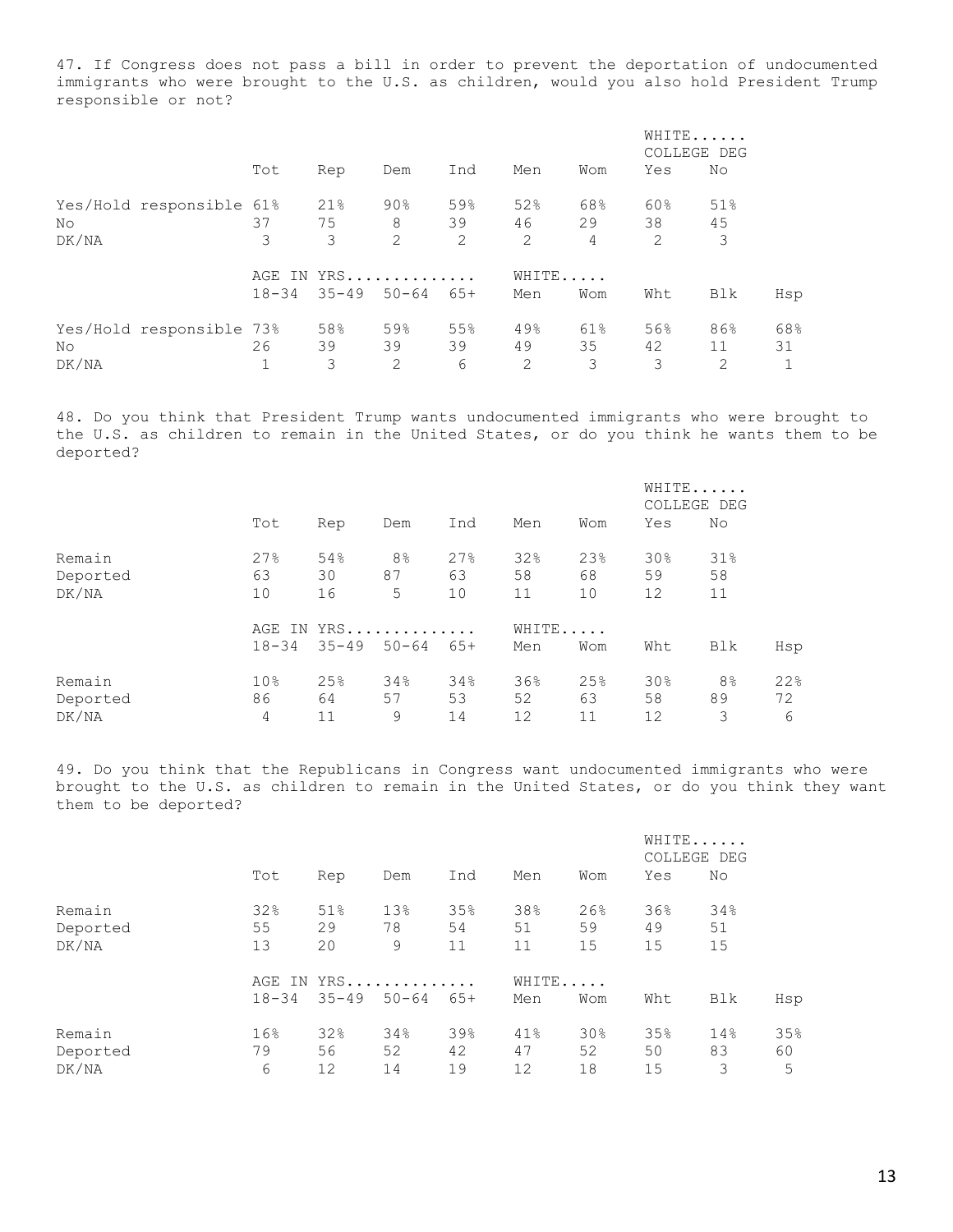50. Do you think that the Democrats in Congress want undocumented immigrants who were brought to the U.S. as children to remain in the United States, or do you think they want them to be deported?

|          |           |            |           |       |     |     | WHITE<br>COLLEGE DEG |     |     |
|----------|-----------|------------|-----------|-------|-----|-----|----------------------|-----|-----|
|          | Tot       | Rep        | Dem       | Ind   | Men | Wom | Yes                  | No  |     |
| Remain   | 85%       | 82%        | 90%       | 85%   | 87% | 83% | $90\%$               | 82% |     |
| Deported | 8         | 10         | 7         | 8     | 6   | 10  | 4                    | 10  |     |
| DK/NA    | 7         | 9          | 3         | 7     | 7   | 7   | 6                    | 8   |     |
|          |           | AGE IN YRS |           |       |     |     |                      |     |     |
|          | $18 - 34$ | $35 - 49$  | $50 - 64$ | $65+$ | Men | Wom | Wht                  | Blk | Hsp |
| Remain   | 83%       | 87%        | 85%       | 84%   | 88% | 84% | 86%                  | 78% | 86% |
| Deported | 11        | 6          | 9         |       | 5   | 8   | 7                    | 19  | 7   |
| DK/NA    | 6         | 7          | 5         | 9     | 6   | 8   | 7                    | 4   | 7   |

55. Do you support or oppose stricter gun laws in the United States?

|         |                |                |              |       |       |         | WHITE<br>COLLEGE DEG |                          |     |
|---------|----------------|----------------|--------------|-------|-------|---------|----------------------|--------------------------|-----|
|         | Tot            | Rep            | Dem          | Ind   | Men   | Wom     | Yes                  | No                       |     |
| Support | 66%            | 34%            | 86%          | 69%   | 59%   | 72%     | 69%                  | 62%                      |     |
| Oppose  | 31             | 60             | 13           | 27    | 37    | 25      | 27                   | 35                       |     |
| DK/NA   | 4              | 6              | $\mathbf{1}$ | 4     | 4     | 3       | 4                    | 3                        |     |
|         | AGE IN         |                | $YRS$        |       | WHITE |         |                      |                          |     |
|         | $18 - 34$      | $35 - 49$      | $50 - 64$    | $65+$ | Men   | Wom     | Wht                  | Blk                      | Hsp |
| Support | 68%            | 64%            | 64%          | 69%   | 58%   | 72%     | 65%                  | 77%                      | 57% |
| Oppose  | 30             | 33             | 33           | 26    | 38    | 25      | 31                   | 23                       | 37  |
| DK/NA   | $\overline{2}$ | 3              | 3            | 5     | 4     | 3       | 4                    | $\overline{\phantom{0}}$ | 6   |
|         | REGION.        |                |              |       |       | DENSITY |                      | Gun                      |     |
|         | NEast          | MWest          | South        | West  | City  |         | Suburb Rural         | HsHld                    |     |
| Support | 75%            | 67%            | 61%          | 64%   | 69%   | 72%     | 52%                  | 50%                      |     |
| Oppose  | 22             | 31             | 35           | 32    | 28    | 26      | 42                   | 44                       |     |
| DK/NA   | 3              | $\overline{2}$ | 5            | 4     | 3     | 3       | 6                    | 6                        |     |

TREND: Do you support or oppose stricter gun laws in the United States?

|  |              | Sup | Opp | DK/NA |
|--|--------------|-----|-----|-------|
|  | Feb 20, 2018 | 66  | 31  | 4     |
|  | Dec 20, 2017 | 59  | 36  | 5     |
|  | Nov 15, 2017 | 60  | 36  | 3     |
|  | Oct 12, 2017 | 60  | 36  | 3     |
|  | Jun 28, 2017 | 54  | 42  | 4     |
|  | Jun 30, 2016 | 54  | 42  | 4     |
|  | Dec 23, 2015 | 47  | 50  | 3     |
|  | Nov 05, 2015 | 52  | 45  | 3     |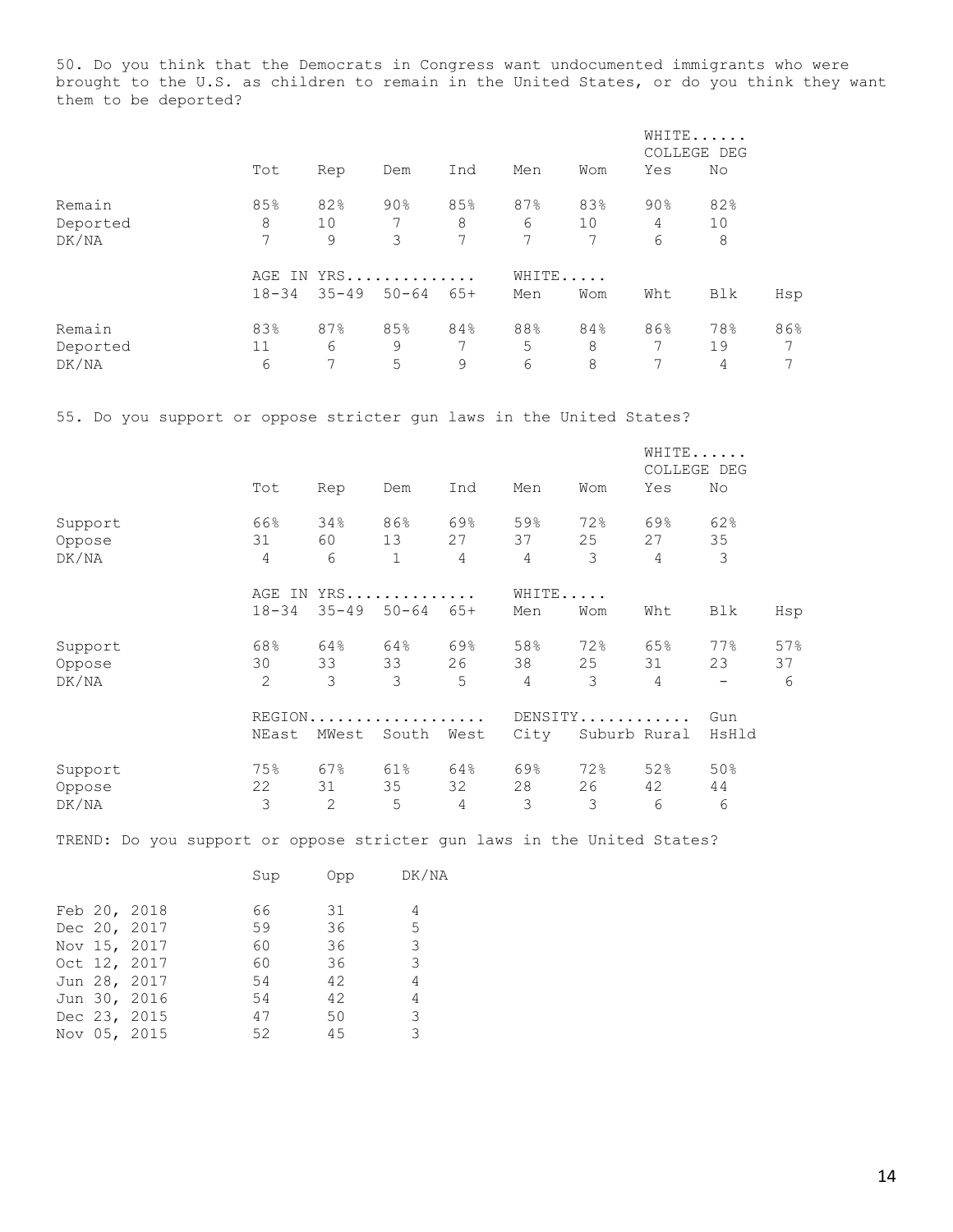| 56. Do you support or oppose requiring background checks for all gun buyers?    |                                   |                  |                            |                          |                       |                                          | WHITE<br>COLLEGE DEG              |                                          |              |
|---------------------------------------------------------------------------------|-----------------------------------|------------------|----------------------------|--------------------------|-----------------------|------------------------------------------|-----------------------------------|------------------------------------------|--------------|
|                                                                                 | Tot                               | Rep              | Dem                        | Ind                      | Men                   | Wom                                      | Yes                               | No                                       |              |
| Support                                                                         | 97%                               | 97%              | 99%                        | 98%                      | 96%                   | 99%                                      | $96\%$                            | 99%                                      |              |
| Oppose                                                                          | 2                                 | 2                | $\mathbf{1}$               | 1                        | $\mathcal{S}$         | $\mathbf{1}$                             | 3                                 | 1                                        |              |
| DK/NA                                                                           | $\mathbf{1}$                      | $\mathbf{1}$     | $\qquad \qquad -$          | $\overline{\phantom{0}}$ | $\mathbf{1}$          | $\overline{\phantom{0}}$                 | $\mathbf 1$                       | $\overline{\phantom{a}}$                 |              |
|                                                                                 |                                   |                  | AGE IN YRS                 |                          | WHITE                 |                                          |                                   |                                          |              |
|                                                                                 | $18 - 34$                         |                  | $35 - 49$ $50 - 64$ $65 +$ |                          | Men                   | Wom                                      | Wht                               | Blk                                      | Hsp          |
|                                                                                 | 99%                               |                  |                            |                          | 97%                   |                                          |                                   |                                          | 99%          |
| Support                                                                         |                                   | $96\%$           | $96\%$                     | 98%                      |                       | 98%                                      | 98%                               | 98%                                      |              |
| Oppose                                                                          | $\mathbf{1}$<br>$\qquad \qquad -$ | 4<br>$-$         | $\overline{2}$<br>2        | $2\overline{ }$<br>$-$   | $\overline{3}$<br>$-$ | $\mathbf{1}$<br>$\overline{\phantom{0}}$ | $\mathbf{2}$<br>$\qquad \qquad -$ | $\mathbf{2}$<br>$\overline{\phantom{m}}$ | $\mathbf{1}$ |
| DK/NA                                                                           |                                   |                  |                            |                          |                       |                                          |                                   |                                          |              |
|                                                                                 |                                   |                  | REGION                     |                          |                       | DENSITY                                  |                                   | Gun                                      |              |
|                                                                                 | NEast                             |                  | MWest South West           |                          | City                  | Suburb Rural                             |                                   | HsHld                                    |              |
| Support                                                                         | 99%                               | 97%              | 96%                        | 98%                      | 98%                   | 98%                                      | 95%                               | $97\%$                                   |              |
| Oppose                                                                          | $\mathbf{1}$                      | $\mathbf{2}$     | 3                          | $\overline{2}$           | $\mathbf{1}$          | $\mathbf{1}$                             | $\overline{4}$                    | $\mathfrak{Z}$                           |              |
| DK/NA                                                                           | $\qquad \qquad -$                 | $\mathbf{1}$     | $\mathbf{1}$               | $\overline{\phantom{a}}$ | $\mathbf{1}$          | $\overline{\phantom{0}}$                 | $\mathbf{1}$                      | 1                                        |              |
| TREND: Do you support or oppose requiring background checks for all gun buyers? | Sup                               | Opp              | DK/NA                      |                          |                       |                                          |                                   |                                          |              |
|                                                                                 |                                   |                  |                            |                          |                       |                                          |                                   |                                          |              |
| Feb 20, 2018                                                                    | 97                                | 2                | $\mathbf{1}$               |                          |                       |                                          |                                   |                                          |              |
| Dec 20, 2017                                                                    | 95                                | 4                | $\,1\,$                    |                          |                       |                                          |                                   |                                          |              |
| Nov 15, 2017                                                                    | 95                                | 4                | 1                          |                          |                       |                                          |                                   |                                          |              |
| Oct 12, 2017                                                                    | 94                                | 5                | $\mathbf{1}$               |                          |                       |                                          |                                   |                                          |              |
| Jun 28, 2017                                                                    | 94                                | 5                | $\qquad \qquad -$          |                          |                       |                                          |                                   |                                          |              |
| Jun 30, 2016                                                                    | 93                                | 6                | $\mathbf 1$                |                          |                       |                                          |                                   |                                          |              |
| Nov 05, 2015                                                                    |                                   | 5                |                            |                          |                       |                                          |                                   |                                          |              |
|                                                                                 | 93                                |                  | $\mathbf 1$                |                          |                       |                                          |                                   |                                          |              |
| Sep 28, 2015                                                                    | 93                                | 6                | $\mathbf 1$                |                          |                       |                                          |                                   |                                          |              |
| Jul 03, 2014                                                                    | 92                                | $\boldsymbol{7}$ | $\mathbf 1$                |                          |                       |                                          |                                   |                                          |              |
| Oct 02, 2013                                                                    | 89                                | 9                | $\mathbf{1}$               |                          |                       |                                          |                                   |                                          |              |
| See additional trend information on website                                     |                                   |                  |                            |                          |                       |                                          |                                   |                                          |              |
| 57. Do you support or oppose a nationwide ban on the sale of assault weapons?   |                                   |                  |                            |                          |                       |                                          |                                   |                                          |              |
|                                                                                 |                                   |                  |                            |                          |                       |                                          | WHITE<br>COLLEGE DEG              |                                          |              |
|                                                                                 | Tot                               | Rep              | Dem                        | Ind                      | Men                   | Wom                                      | Yes                               | No                                       |              |
| Support                                                                         | 67%                               | 43%              | $91\%$                     | 63%                      | 53%                   | 79%                                      | 69%                               | 63%                                      |              |
| Oppose                                                                          | 29                                | 49               | $\,8\,$                    | 34                       | 43                    | 17                                       | 26                                | 32                                       |              |
|                                                                                 | $\overline{4}$                    | 8                | $\overline{c}$             | 3                        | $\overline{4}$        | $\overline{4}$                           | 4                                 | $\overline{4}$                           |              |
| DK/NA                                                                           |                                   |                  |                            |                          |                       |                                          |                                   |                                          |              |
|                                                                                 |                                   |                  | AGE IN YRS                 |                          | WHITE                 |                                          |                                   |                                          |              |
|                                                                                 | $18 - 34$                         |                  | $35 - 49$ $50 - 64$        | $65+$                    | Men                   | Wom                                      | Wht                               | Blk                                      | Hsp          |
| Support                                                                         | 61%                               | 62%              | 70%                        | 76%                      | 51%                   | 80%                                      | 66%                               | 84%                                      | 58%          |
| Oppose                                                                          | 33                                | 35               | 26                         | 21                       | 45                    | 16                                       | 30                                | 13 <sup>°</sup>                          | 37           |
| DK/NA                                                                           | 6                                 | 3                | 4                          | 3                        | $\overline{4}$        | 4                                        | 4                                 | $\mathbf{2}$                             | $\mathsf S$  |
|                                                                                 |                                   |                  | REGION.                    |                          |                       | $DEFINSTTY$                              |                                   | Gun                                      |              |
|                                                                                 | NEast                             |                  | MWest South West           |                          | City                  | Suburb Rural                             |                                   | HsHld                                    |              |
| Support                                                                         | 74%                               | 67%              | 63%                        | 68%                      | 71%                   | 70%                                      | 56%                               | 53%                                      |              |
| Oppose                                                                          | 22                                | 30               | 33                         | 27                       | 26                    | 26                                       | 38                                | 42                                       |              |
|                                                                                 |                                   |                  |                            |                          |                       |                                          |                                   |                                          |              |

DK/NA 4 3 4 5 3 4 5 5

15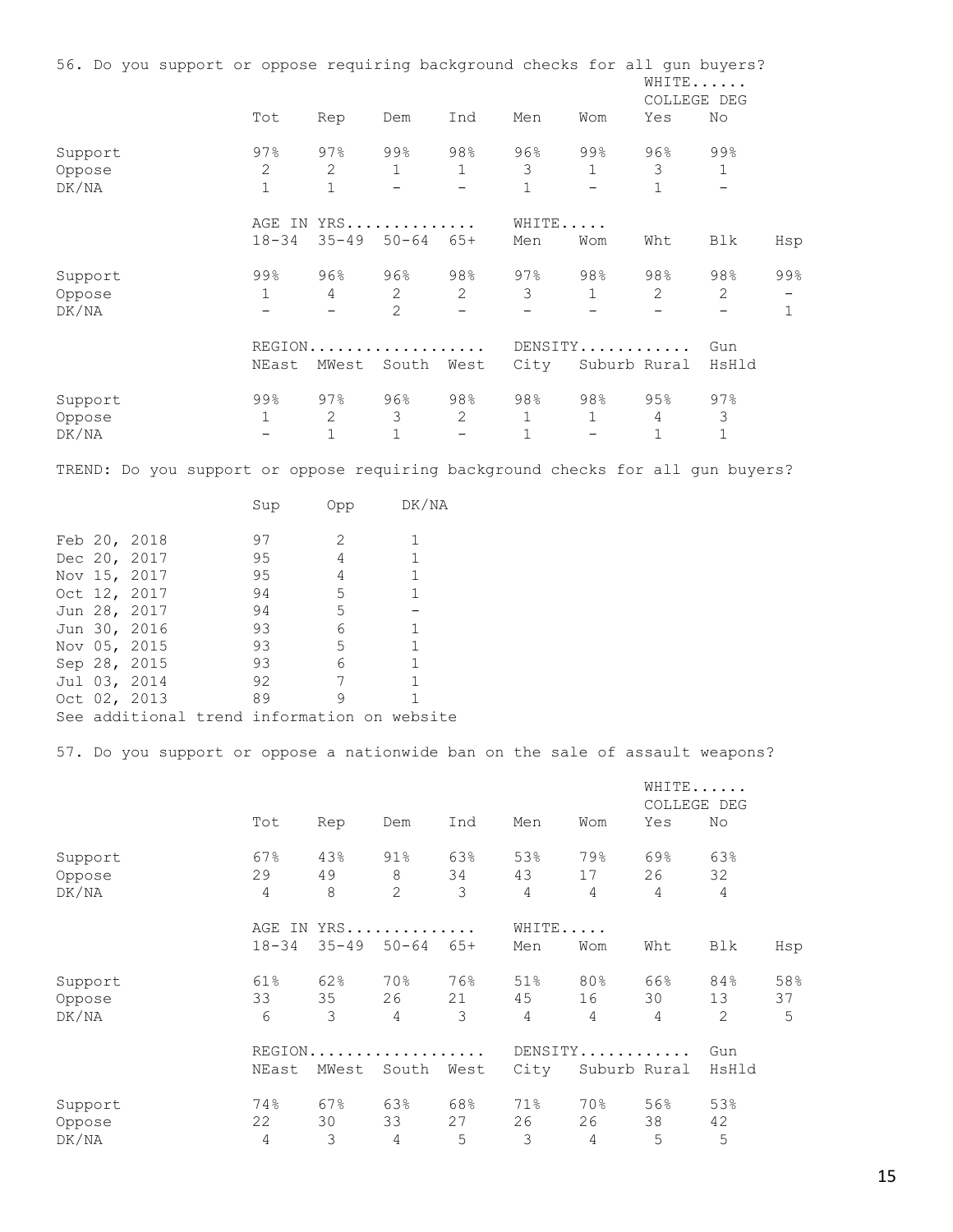TREND: Do you support or oppose a nationwide ban on the sale of assault weapons?

|  |              | Supp | Opp | DK/NA |
|--|--------------|------|-----|-------|
|  | Feb 20, 2018 | 67   | 29  | 4     |
|  | Nov 15, 2017 | 65   | 31  | .5    |
|  | Oct 12, 2017 | 64   | 32  | 4     |
|  | Jun 30, 2016 | 59   | 37  | 4     |
|  | Dec 23, 2015 | 58   | 38  | 4     |
|  | Apr 04, 2013 | 59   | 36  | 4     |
|  | Mar 07, 2013 | 54   | 41  | 6     |
|  | Feb 07, 2013 | 56   | 39  | 5.    |
|  |              |      |     |       |

58. Do you support or oppose imposing a federal mandatory waiting period on all gun purchases, so that everyone who purchases a gun must wait a certain number of days before taking the gun home?

|         |               |           |              |       |       |              | WHITE<br>COLLEGE DEG |                |     |
|---------|---------------|-----------|--------------|-------|-------|--------------|----------------------|----------------|-----|
|         | Tot           | Rep       | Dem          | Ind   | Men   | Wom          | Yes                  | No             |     |
| Support | 83%           | 77%       | 92%          | 81%   | 76%   | 89%          | 86%                  | 85%            |     |
| Oppose  | 14            | 19        | 6            | 16    | 19    | 9            | 12                   | 13             |     |
| DK/NA   | 3             | 4         | $\mathbf{1}$ | 3     | 4     | 2            | 3                    | 2              |     |
|         | AGE<br>ΙN     |           | $YRS$        |       | WHITE |              |                      |                |     |
|         | $18 - 34$     | $35 - 49$ | $50 - 64$    | $65+$ | Men   | Wom          | Wht                  | Blk            | Hsp |
| Support | 71%           | 83%       | 88%          | 89%   | 79%   | $90\%$       | 85%                  | 85%            | 76% |
| Oppose  | 24            | 15        | 9            | 8     | 17    | 8            | 12                   | 11             | 21  |
| DK/NA   | 4             | 2         | 2            | 3     | 4     | 2            | 3                    | $\overline{4}$ | 3   |
|         | <b>REGION</b> |           |              |       |       |              | DENSITY              | Gun            |     |
|         | NEast         | MWest     | South        | West  | City  |              | Suburb Rural         | HsHld          |     |
| Support | 86%           | 86%       | 79%          | 86%   | 83%   | 87%          | 79%                  | 77%            |     |
| Oppose  | 11            | 12        | 18           | 12    | 13    | 11           | 19                   | 20             |     |
| DK/NA   | 3             | 3         | 3            | 2     | 4     | $\mathbf{2}$ | 2                    | 3              |     |

TREND: Do you support or oppose imposing a federal mandatory waiting period on all gun purchases, so that everyone who purchases a gun must wait a certain number of days before taking the gun home?

|  |              | Supp | agO | DK/NA |
|--|--------------|------|-----|-------|
|  | Feb 20, 2018 | 83   | 14  |       |
|  | Oct 12, 2017 | 79   | 19  |       |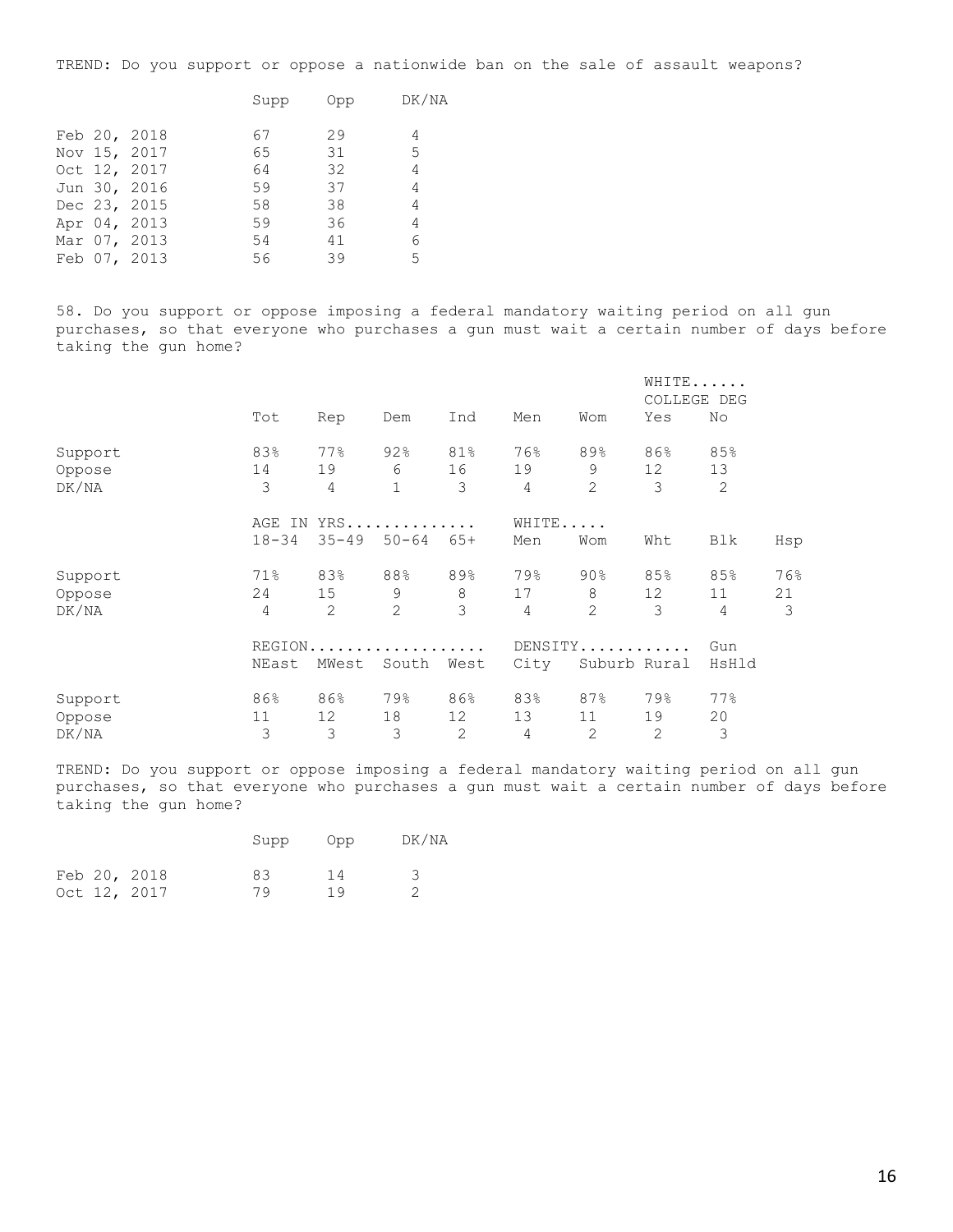59. Do you think it is too easy to buy a gun in the U.S. today, too difficult to buy a gun in the U.S. today, or about right?

|               |                |                 |                          |                |                |                | WHITE          |                 |                   |
|---------------|----------------|-----------------|--------------------------|----------------|----------------|----------------|----------------|-----------------|-------------------|
|               |                |                 |                          |                |                |                | COLLEGE DEG    |                 |                   |
|               | Tot            | Rep             | Dem                      | Ind            | Men            | Wom            | Yes            | No              |                   |
| Too easy      | 67%            | 38%             | 91%                      | 67%            | 59%            | 75%            | 71%            | 61%             |                   |
| Too difficult | $\mathcal{S}$  | 5               | $\overline{\phantom{a}}$ | 3              | $\overline{4}$ | 2              | 2              | 3               |                   |
| About right   | 25             | 50              | 6                        | 26             | 34             | 18             | 22             | 31              |                   |
| DK/NA         | $\overline{4}$ | $7\phantom{.0}$ | 3                        | 3              | 3              | 5              | 5              | $\overline{4}$  |                   |
|               |                |                 | AGE IN YRS               |                | WHITE          |                |                |                 |                   |
|               | $18 - 34$      | $35 - 49$       | $50 - 64$                | $65+$          | Men            | Wom            | Wht            | Blk             | Hsp               |
| Too easy      | 70%            | 65%             | 66%                      | 70%            | 57%            | 74%            | 66%            | 83%             | 62%               |
| Too difficult | $\mathbf{1}$   | 7               | $\mathbf{2}$             | $\mathbf{1}$   | $\overline{4}$ | $\mathbf{1}$   | 3              | 4               | $\qquad \qquad -$ |
| About right   | 24             | 25              | 29                       | 23             | 36             | 20             | 27             | 12 <sup>°</sup> | 35                |
| DK/NA         | 4              | 4               | $\overline{2}$           | 5              | 3              | $\overline{5}$ | 4              | $\mathbf{1}$    | 3                 |
|               |                |                 | REGION                   |                |                |                | DENSITY        | Gun             |                   |
|               | NEast          | MWest           | South                    | West           | City           |                | Suburb Rural   | HsHld           |                   |
| Too easy      | 75%            | 64%             | 64%                      | 70%            | 71%            | $71\%$         | 56%            | 55%             |                   |
| Too difficult | $\overline{c}$ | $\mathcal{S}$   | 2                        | $\overline{4}$ | $\mathcal{S}$  | $\mathbf{1}$   | $\overline{4}$ | 3               |                   |
| About right   | 19             | 29              | 29                       | 21             | 22             | 24             | 35             | 38              |                   |
| DK/NA         | 4              | 4               | $\overline{4}$           | 5              | $\overline{4}$ | $\overline{4}$ | 6              | 5               |                   |

TREND: Do you think it is too easy to buy a gun in the U.S. today, too difficult to buy a gun in the U.S. today, or about right?

|  |              | Too  | Too  | About |       |
|--|--------------|------|------|-------|-------|
|  |              | Easy | Diff | Right | DK/NA |
|  |              |      |      |       |       |
|  | Feb 20, 2018 | 67   | З    | 25    | 4     |
|  | Nov 15, 2017 | 59   | 4    | 33    | 5     |
|  | Oct 12, 2017 | 59   | 3    | 33    | 4     |
|  | Jun 28, 2017 | 57   | 6    | 32    | 5     |
|  | Jun 30, 2016 | 57   | 3    | 36    | 4     |
|  | Dec 23, 2015 | 55   |      | 36    | 5     |
|  |              |      |      |       |       |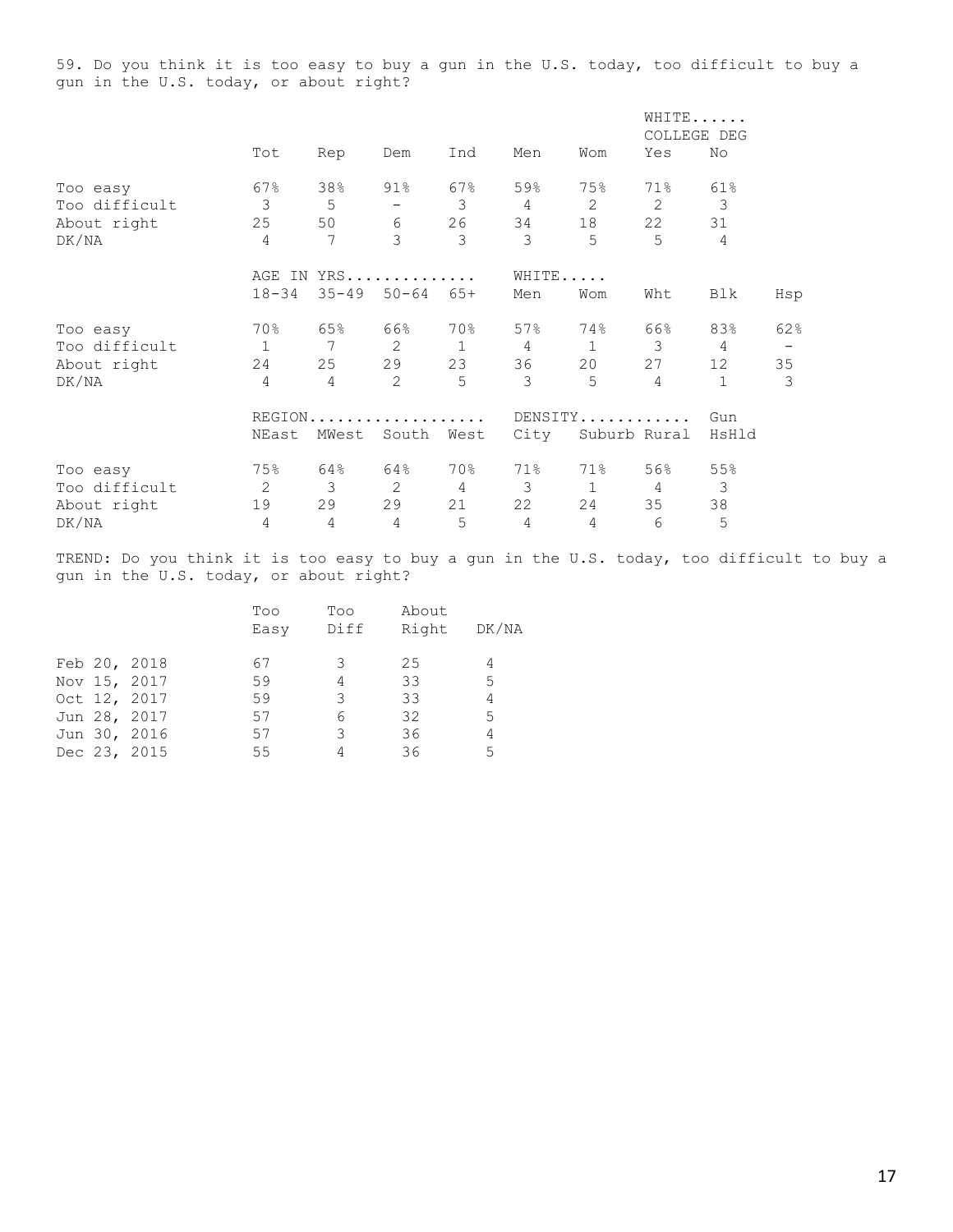60. If more people carried guns, do you think the United States would be safer or less safe?

|           |                 |       |                                             |                 |                |             | WHITE<br>COLLEGE DEG |       |     |
|-----------|-----------------|-------|---------------------------------------------|-----------------|----------------|-------------|----------------------|-------|-----|
|           | Tot             | Rep   | Dem                                         | Ind             | Men            | Wom         | Yes                  | No    |     |
| Safer     | 33%             | 67%   | 6월                                          | 35%             | 43%            | 23%         | $31\%$               | 40%   |     |
| Less safe | 59              | 19    | 90 — 10                                     | 58              | 49             | 67 — 10     | 61                   | 48    |     |
| DK/NA     | 9               | 14    | $\overline{4}$                              | $7\phantom{.0}$ | 8 <sup>8</sup> | 10          | $7\phantom{.0}$      | 12    |     |
|           |                 |       | AGE IN YRS                                  |                 | WHITE          |             |                      |       |     |
|           | $18 - 34$       |       | $35 - 49$ $50 - 64$ $65 +$                  |                 | Men            | Wom         | Wht                  | Blk   | Hsp |
| Safer     | 30 <sub>8</sub> |       | 36% 33%                                     | 29%             | 46%            | $27\%$      | 36%                  | 8%    | 38% |
| Less safe | 60 —            | 55    | 59                                          | 63              | 45             | 63          | 55                   | 89    | 53  |
| DK/NA     | 10 <sup>°</sup> | 9     | $\overline{7}$                              | 8               | 8              | 10          | 9                    | 3     | 9   |
|           |                 |       | $REGION \ldots \ldots \ldots \ldots \ldots$ |                 |                | DENSITY     |                      | Gun   |     |
|           | NEast           | MWest | South                                       | West            | City           |             | Suburb Rural         | HsHld |     |
| Safer     | 23%             | 36%   | 38%                                         | 30%             | 27%            | <b>30</b> % | 46%                  | 48%   |     |
| Less safe | 66 —            | 57    | 55                                          | 60 — 10         | 65             | 63          | 43                   | 41    |     |
| DK/NA     | 12 <sup>°</sup> | 6     | 7                                           | 10              | 8              | 7           | 11                   | 11    |     |

TREND: If more people carried guns, do you think the United States would be safer or less safe?

|  |              |       | Less |       |
|--|--------------|-------|------|-------|
|  |              | Safer | Safe | DK/NA |
|  |              |       |      |       |
|  | Feb 20, 2018 | 33    | 59   | 9     |
|  | Nov 15, 2017 | 37    | 55   | 8     |
|  | Oct 12, 2017 | 35    | 56   | 9     |
|  | Jun 28, 2017 | 35    | 57   | 8     |
|  | Jun 30, 2016 | 40    | 52   | 8     |
|  | Dec 23, 2015 | 44    | 47   | 9     |
|  | Nov 05, 2015 | 41    | 49   | 9     |
|  |              |       |      |       |

61. Do you think Congress is doing enough to reduce gun violence or do you think Congress needs to do more to reduce gun violence?

|              |                 |        |                            |                 |                 |                 | WHITE<br>COLLEGE DEG |               |     |
|--------------|-----------------|--------|----------------------------|-----------------|-----------------|-----------------|----------------------|---------------|-----|
|              | Tot             | Rep    | Dem                        | Ind             | Men             | Wom             | Yes                  | No            |     |
| Doing enough | 17%             | 35%    | 3%                         | 18%             | 20%             | 14%             | $16\%$               | 18%           |     |
| Do more      | 75              | 51     | 95                         | 76              | 70              | 80 — 10         | 76 —                 | 74            |     |
| DK/NA        | 8               | 15     | $\overline{2}$             | 7               | 10              | 6               | 8                    | $\mathcal{Q}$ |     |
|              | AGE IN          |        | $YRS$                      |                 | WHITE           |                 |                      |               |     |
|              | $18 - 34$       |        | $35 - 49$ $50 - 64$ $65 +$ |                 | Men             | Wom             | Wht                  | Blk           | Hsp |
| Doing enough | 17 <sup>°</sup> | 21%    | 18%                        | 12 <sup>°</sup> | 20 <sup>8</sup> | 15%             | $17\%$               | 6%            | 28% |
| Do more      | 76 —            |        | 74 75 77                   |                 | 71              | 78              | 75                   | 93            | 66  |
| DK/NA        | $\overline{7}$  | 5      | 8                          | 11              | 9               | $7\overline{ }$ | 8                    | $\mathbf{1}$  | 6   |
|              |                 |        | $REGION$                   |                 |                 |                 | DENSITY              | Gun           |     |
|              | NEast           | MWest  | South                      | West            | City            |                 | Suburb Rural         | HsHld         |     |
| Doing enough | 9%              | $20\%$ | 18%                        | 19%             | 15 <sup>°</sup> | 15%             | 23%                  | 25%           |     |
| Do more      | 86              | 74     | 72                         | 73              | 77              | 80              | 67                   | 63            |     |
| DK/NA        | 5               | 6      | 9                          | 8               | 8               | 5               | 10                   | 12            |     |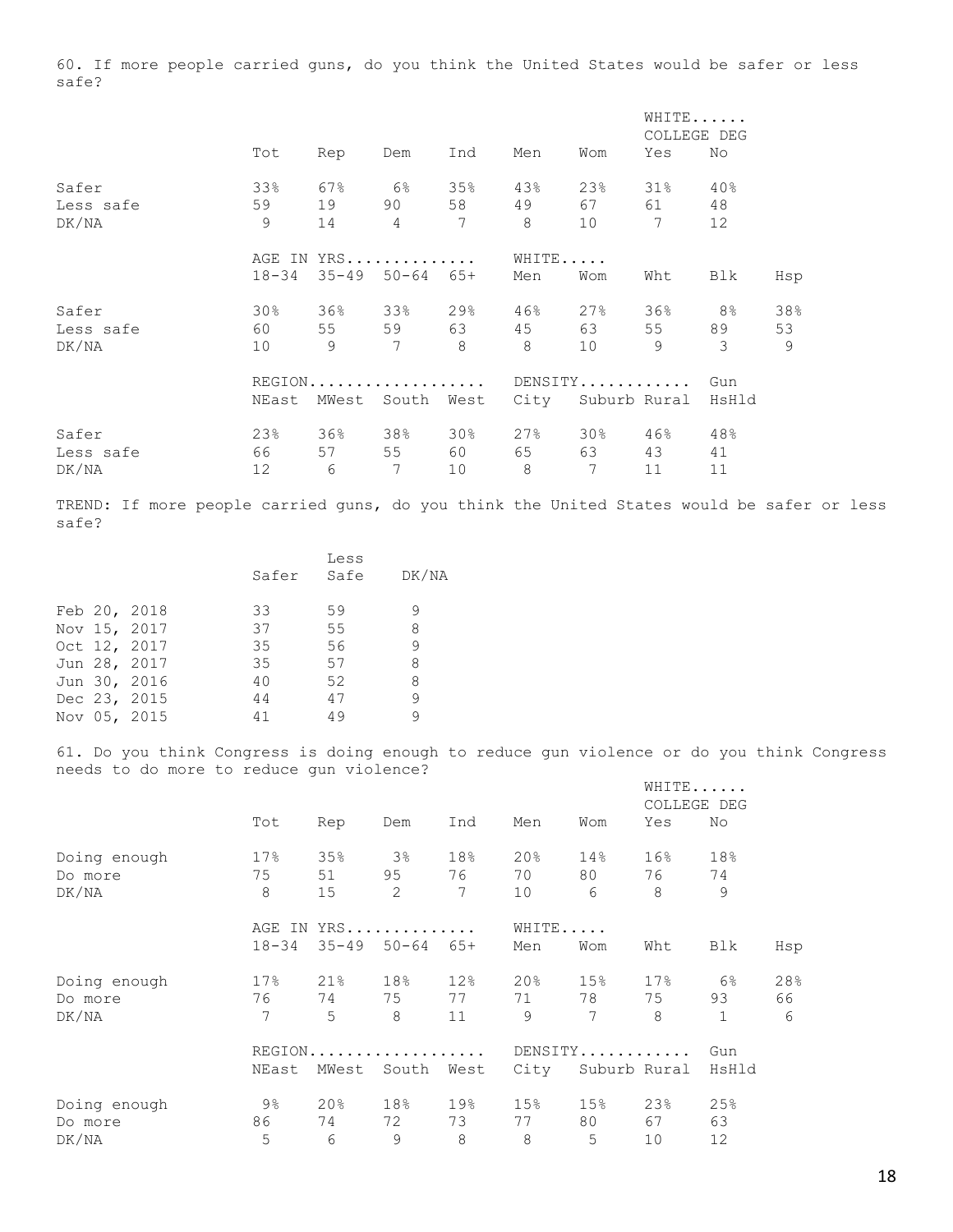TREND: Do you think Congress is doing enough to reduce gun violence or do you think Congress needs to do more to reduce gun violence?

|  |              | Doing Do    |    |       |
|--|--------------|-------------|----|-------|
|  |              | Enough More |    | DK/NA |
|  |              |             |    |       |
|  | Feb 20, 2018 | 17          | 75 | 8     |
|  | Dec 20, 2017 | 25          | 67 | 8     |
|  | Nov 15, 2017 | 23          | 69 |       |
|  | Oct 12, 2017 | 24          | 68 | 8     |

62. Which of these do you think would do more to reduce gun violence in schools, having stricter gun laws, armed teachers in schools, or using metal detectors at school entrances?

|                   |                |                 |                     |                 |         |                         | WHITE<br>COLLEGE DEG |               |     |
|-------------------|----------------|-----------------|---------------------|-----------------|---------|-------------------------|----------------------|---------------|-----|
|                   | Tot            | Rep             | Dem                 | Ind             | Men     | Wom                     | Yes                  | No            |     |
| Stricter gun laws | 40%            | 9%              | 63%                 | 39%             | 35%     | $4\,4\,$ $\phantom{1}8$ | 47%                  | 33%           |     |
| Armed teachers    | 20             | 38              | $6 \qquad \qquad$   | 21              | 26      | 15                      | 18                   | 24            |     |
| Metal detectors   | 34             | 41              | 28                  | 36              | 33      | 35                      | 28                   | 36            |     |
| DK/NA             | 6              | 12 <sup>°</sup> | 3                   | $5^{\circ}$     | 6       | 6                       | $7\phantom{.0}$      | 7             |     |
|                   |                |                 | AGE IN YRS          |                 | WHITE   |                         |                      |               |     |
|                   | $18 - 34$      |                 | $35 - 49$ $50 - 64$ | $65+$           | Men     | Wom                     | Wht                  | Blk           | Hsp |
| Stricter gun laws | 54%            | 37%             | 33%                 | 41%             | 35%     | 44%                     | 40%                  | 47%           | 38% |
| Armed teachers    | 17             |                 | 26 19               | 15              | 29      | 15                      | 21                   | 8             | 19  |
| Metal detectors   | 26             |                 | 32 40               | 37              | 29      | 35                      | 32                   | 44            | 38  |
| DK/NA             | $\overline{4}$ | 5               | 8                   | 7               | 7       | $7\phantom{.0}$         | 7                    | $\mathcal{L}$ | 5   |
|                   |                |                 |                     |                 | DENSITY |                         |                      | Gun           |     |
|                   | NEast          | MWest           | South               | West            | City    |                         | Suburb Rural         | HsHld         |     |
| Stricter gun laws | 48%            |                 | 37% 33%             | 46%             | $41\%$  | $47\%$                  | 27%                  | 26%           |     |
| Armed teachers    | 16             | 22              | 23                  | 16              | 19      | 15                      | 28                   | 30            |     |
| Metal detectors   | 29             | 38              | 37                  | 31              | 32      | 32                      | 40                   | 38            |     |
| DK/NA             | 7              | 3               | $\overline{7}$      | $7\phantom{.0}$ | 8       | 6                       | 5                    | 7             |     |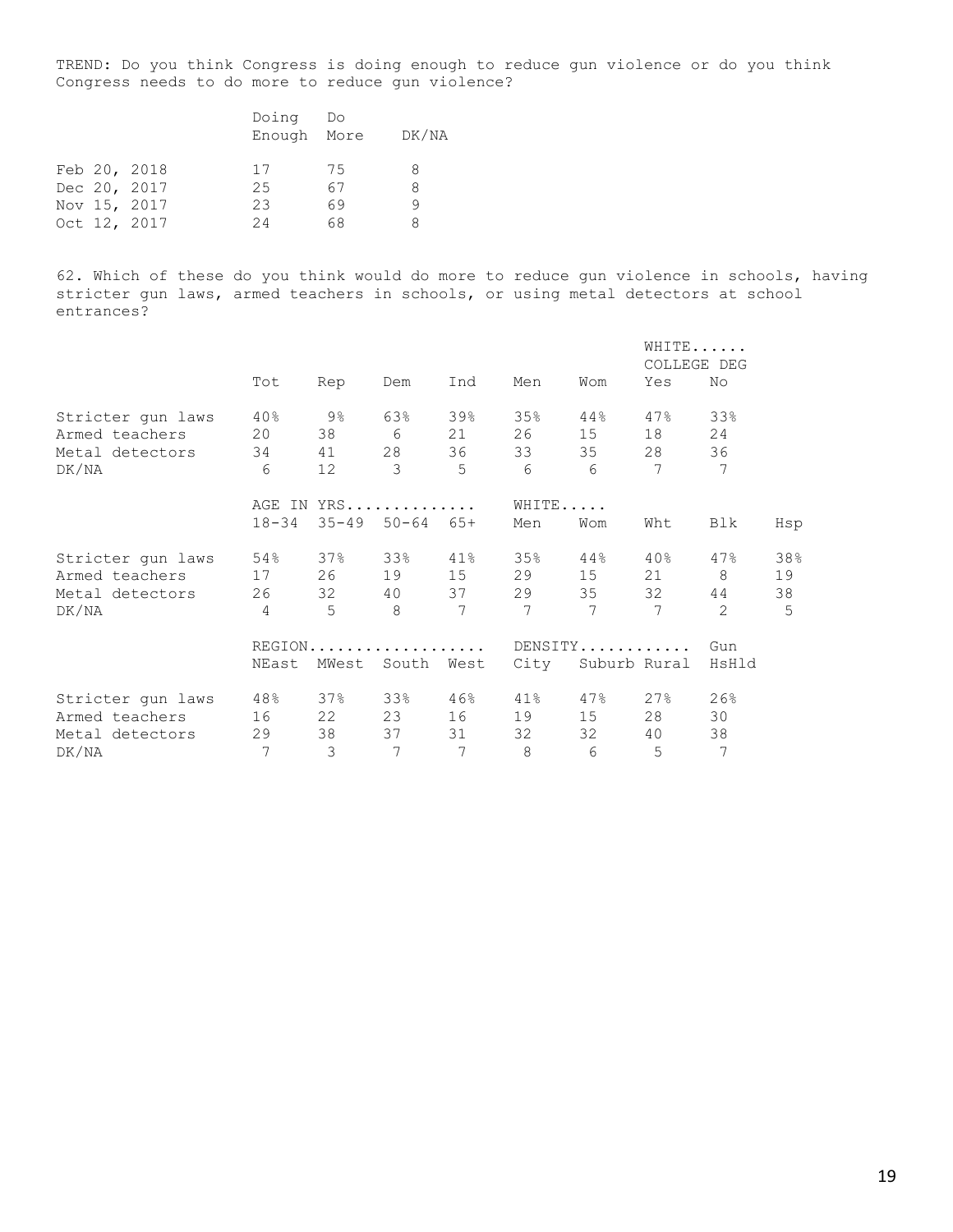63. If you agreed with a political candidate on other issues, but not on the issue of gun laws, could you still vote for that candidate, or not?

|                    |                 |                 |                                                                      |                 |                    |                  | WHITE<br>COLLEGE DEG |                 |                 |
|--------------------|-----------------|-----------------|----------------------------------------------------------------------|-----------------|--------------------|------------------|----------------------|-----------------|-----------------|
|                    | Tot             | Rep             | Dem                                                                  | Ind             | Men                | Wom              | Yes                  | No              |                 |
| Yes<br>No<br>DK/NA | 54%<br>34<br>12 | 67%<br>11       | $42\,$ %<br>21 47<br>12                                              | 55%<br>33<br>11 | 58%<br>32<br>11    | 50 %<br>37<br>13 | 58%<br>31<br>11      | 58%<br>30<br>12 |                 |
|                    |                 |                 | AGE IN YRS<br>18-34 35-49 50-64 65+                                  |                 | WHITE<br>Men       | Wom              | Wht                  | Blk             | Hsp             |
| Yes<br>No<br>DK/NA |                 | 11 8 11         | 59% 58% 57% 43%<br>30 34 32 41                                       | 16 9            | 62%<br>29          | 55%<br>33<br>13  | 58%<br>31<br>11      | 39%<br>49<br>12 | 50%<br>36<br>15 |
|                    |                 |                 | REGION DENSITY Gun<br>NEast MWest South West City Suburb Rural HsHld |                 |                    |                  |                      |                 |                 |
| Yes<br>No<br>DK/NA | 32<br>11        | 11              | $57\%$ 52% 55% 50%<br>37 35 33<br>10                                 | 16              | $51\%$<br>38<br>11 | 32<br>12         | 56% 54%<br>33<br>13  | 60%<br>27<br>13 |                 |
|                    | Sup             | Opp             | STRICTER GUN LAWS 055                                                |                 |                    |                  |                      |                 |                 |
| Yes<br>No<br>DK/NA | 53%<br>36<br>11 | 54%<br>34<br>12 |                                                                      |                 |                    |                  |                      |                 |                 |

64. Is being the victim of a mass shooting something you personally worry about or not?

|                           |                           |                                       |                           |                                |                                       |                                       | WHITE<br>COLLEGE DEG                  |                                       |           |  |
|---------------------------|---------------------------|---------------------------------------|---------------------------|--------------------------------|---------------------------------------|---------------------------------------|---------------------------------------|---------------------------------------|-----------|--|
|                           | Tot                       | Rep                                   | Dem                       | Ind                            | Men                                   | Wom                                   | Yes                                   | No                                    |           |  |
| Yes/Worry<br>No.<br>DK/NA | 45%<br>55<br>$\mathbf{1}$ | 33%<br>67 — 10<br>$\!-$               | 55%<br>45<br>$\mathbf{1}$ | 42%<br>57 — 17<br>$\mathbf{1}$ | 37%<br>63<br>$\overline{\phantom{a}}$ | 52%<br>48<br>$\mathbf{1}$             | 36%<br>64<br>$\overline{\phantom{0}}$ | 38%<br>61<br>$\mathbf{1}$             |           |  |
|                           | AGE IN<br>$18 - 34$       | $35 - 49$                             | $YRS$<br>$50 - 64$        | 65+                            | WHITE<br>Men                          | Wom                                   | Wht                                   | Blk                                   | Hsp       |  |
| Yes/Worry<br>No.<br>DK/NA | 53%<br>47                 | 53%<br>46<br>$\mathbf{1}$             | 39%<br>60<br>1            | 37%<br>63<br>$\mathbf{1}$      | 29%<br>71<br>$\overline{\phantom{0}}$ | 44%<br>55<br>$\mathbf{1}$             | 37%<br>62 — 10<br>1                   | 66%<br>34<br>$\overline{\phantom{0}}$ | 66%<br>34 |  |
|                           | NEast                     | MWest                                 | REGION<br>South           | West                           | City                                  |                                       | DENSITY<br>Suburb Rural               | Gun<br>HsHld                          |           |  |
| Yes/Worry<br>No.<br>DK/NA | 49%<br>50<br>$\mathbf 1$  | 42%<br>57<br>$\overline{\phantom{a}}$ | 45%<br>55                 | 42%<br>57<br>$\mathbf{1}$      | 47%<br>52<br>$\mathbf 1$              | 44%<br>56<br>$\overline{\phantom{a}}$ | 40%<br>60<br>$\mathbf 1$              | 37%<br>63<br>$\mathbf{1}$             |           |  |